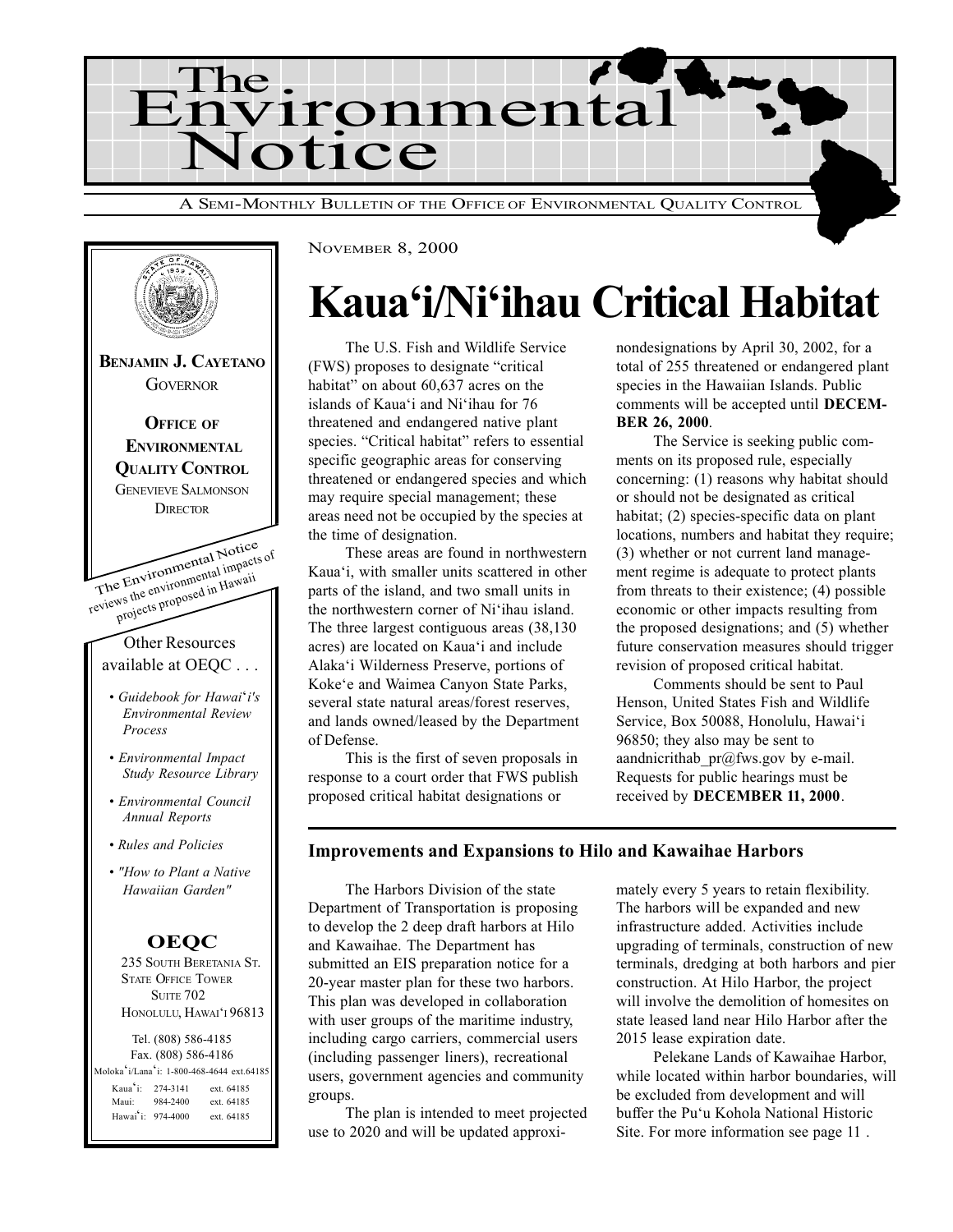# Table of Contents

NOVEMBER 8, 2000

# Oahu Notices

| <b>Draft Environmental Assessments</b><br>(1) Kaimuki Traffic Calming Project, Increment 1 3<br>(2) Kuli'ou'ou Wastewater Pump Station Mod. Force Main Repl.  3 |
|-----------------------------------------------------------------------------------------------------------------------------------------------------------------|
| Final Environmental Assessments/Findings of No Signifi-<br>cant Impacts (FONSI)                                                                                 |
|                                                                                                                                                                 |
| (4) Kawai Nui Comm. Park Parking Lot and Landscape Imp.  4                                                                                                      |
| (5) Pu'uloa Road Imp. - Kamehameha Highway to Salt Lake Blvd.  5                                                                                                |
| <b>Final Environmental Impact Statements</b>                                                                                                                    |
| (6) Diamond Head State Monument Master Plan Update  6                                                                                                           |
| <b>Previously Published Projects Pending Public Comments</b>                                                                                                    |
|                                                                                                                                                                 |
|                                                                                                                                                                 |
|                                                                                                                                                                 |
| Withdrawal                                                                                                                                                      |
|                                                                                                                                                                 |

## Maui Notices

# Molokai Notices

# Lanai Notices Draft Environmental Assessments (1) Lana'ihale Watershed Protection and Forest Restoration ............... 9

## Hawaii Notices

#### Draft Environmental Assessments

(1) Klein's Petition for Reclass. of Land from Conservation to Ag. ..... 10 (2) Kukuiopa'e Road Construction, South Kona Forest Reserve ....... 10

| <b>Final Environmental Assessments/Findings of No Signifi-</b><br>cant Impacts (FONSI)                           |
|------------------------------------------------------------------------------------------------------------------|
| (3) Wilson Single-Family Residence and Related Improvements  11                                                  |
| <b>Environmental Impact Statement Preparation Notices</b><br>(4) Hawai'i Commercial Harbors 2020 Master Plan  11 |
| <b>Final Environmental Impact Statements</b>                                                                     |
| <b>Previously Published Projects Pending Public Comments</b>                                                     |

### Shoreline Notices

### [Coastal Zone News](#page-15-0)

| Reconstruct Stream Gage on Kaunakakai Stream, Moloka'i  16 |
|------------------------------------------------------------|
| Marine/Coastal Zone Management Advisory Group (MACZMAG)    |
|                                                            |

### Federal Notices

| Bank of Hawai'i Ha'iku Branch Nominated to the National Register  17 |  |
|----------------------------------------------------------------------|--|
| Air Force Seeks Comments on Wake Island Code Revisions  17           |  |
|                                                                      |  |
| APHIS Seeks Comments on Pest Risk Assessment for Importing           |  |
|                                                                      |  |
|                                                                      |  |
|                                                                      |  |
|                                                                      |  |
|                                                                      |  |
|                                                                      |  |
|                                                                      |  |
| Comments Sought on Pesticides in Drinking Water  18                  |  |
| Methamphetamine Law Enforcement Program FONSI  18                    |  |
|                                                                      |  |

## Department of Health Notices

| Amendments to HAR, Title 11, Chapter 54, Water Quality Std.  19 |  |
|-----------------------------------------------------------------|--|
|                                                                 |  |
|                                                                 |  |

OEQC intends to make the information in this bulletin accessible to everyone. Individuals that require this material in a different format (such as large type or braille), should contact our office for assistance.

| <b>The Environmental Notice</b> | <b>Office of Environmental Quality Control</b> | Page 2 |
|---------------------------------|------------------------------------------------|--------|
|---------------------------------|------------------------------------------------|--------|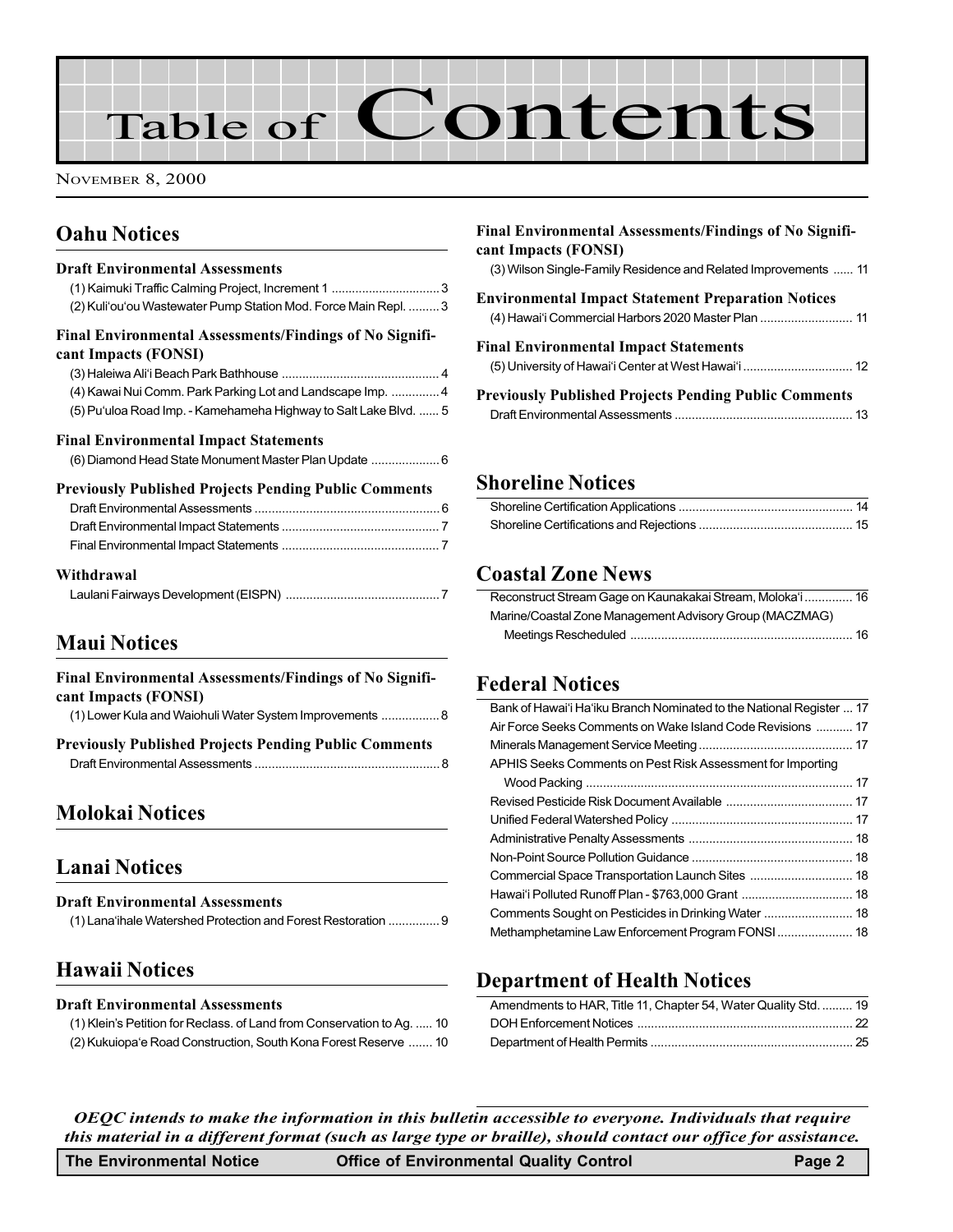# <span id="page-2-0"></span>Oahu Notices

# Draft Environmental Assessments

# 1 (1) Kaimuki Traffic Calming Project, Increment 1

| District:             | Honolulu                             |
|-----------------------|--------------------------------------|
| TMK:                  | $3 - 2 - 06$                         |
| Applicant:            | City and County of Honolulu          |
|                       | Department of Transportation         |
|                       | Services                             |
|                       | 711 Kapiolani Boulevard, Suite 1200  |
|                       | Honolulu, Hawai'i 96813              |
|                       | Contact: Michael Oshiro (527-5031)   |
|                       | <b>Approving Agency/Accepting</b>    |
| <b>Authority:</b>     | Same as above.                       |
| Consultant:           | Gray, Hong, Bills & Associates, Inc. |
|                       | 119 Merchant Street, Suite 607       |
|                       | Honolulu, Hawai'i 96813              |
|                       | Contact: David Bills (521-0306)      |
| <b>Public Comment</b> |                                      |

#### Deadline: December 8, 2000

| рсачние.         | DUUUHUU 0, ZUUU                          |
|------------------|------------------------------------------|
| Status:          | DEA First Notice pending public comment. |
|                  | Address comments to the applicant with   |
|                  | copies to the consultant and OEQC.       |
| <b>Permits</b>   |                                          |
| <b>Required:</b> | ROW, trenching, drain connection         |

The Kaimuki Traffic Calming Project - Increment 1 (Wai'alae Avenue between Koko Head Avenue and Sierra Drive) proposes to reconfigure the existing Wai'alae Avenue 80-foot wide right-of-way to make street crossings safer and improve the streetscape with wider sidewalks and landscaping enhancements. The expected results will primarily improve pedestrian accessibility and secondarily provide a stimulus to the area's economic vitality.

Specific modifications include widening sidewalks by 2 feet and creating curbed parallel parking bays. These features will reduce the curb-to-curb street crossing distance from 64 feet to 44 feet, while still maintaining two lanes of traffic in each direction. In addition, the sidewalks will be architecturally treated and planters as well as street furniture will be interspersed in the streetscape.

The project is proposed for an existing City street and no infrastructure impacts (water, sewer, drainage, electric, cable

or telephone) are anticipated with the exception of short-term construction-related effects.

5

NOVEMBER 8, 2000

 $1 \t 2$ 

4

6

However, the curbing of parallel parking stalls will eliminate the possibility of utilizing the westbound parking stall lane of Wai'alae Avenue as an additional traffic lane during the A.M. peak traffic period. In addition, the curbing of parallel parking bays will not allow buses to pull curbside during bus stops. These factors are considered impacts.

No specific mitigation measures are proposed to offset the impacts. However, it has been identified that the peak and average traffic volumes, even with the loss of capacity, are within normally acceptable ranges. The only viable alternative to mitigate the impact on traffic is to not proceed with the project.



3

# (2) Kuli'ou'ou Wastewater Pump Station Modification & Force Main Replacement

| District:  | Honolulu                              |
|------------|---------------------------------------|
| TMK:       | $3-08-04:003$                         |
| Applicant: | City and County of Honolulu           |
|            | Department of Design and Construction |
|            | 650 South King Street                 |
|            | Honolulu, Hawai'i 96813               |
|            | Contact: Mr. Sung Ho Lai (527-5398)   |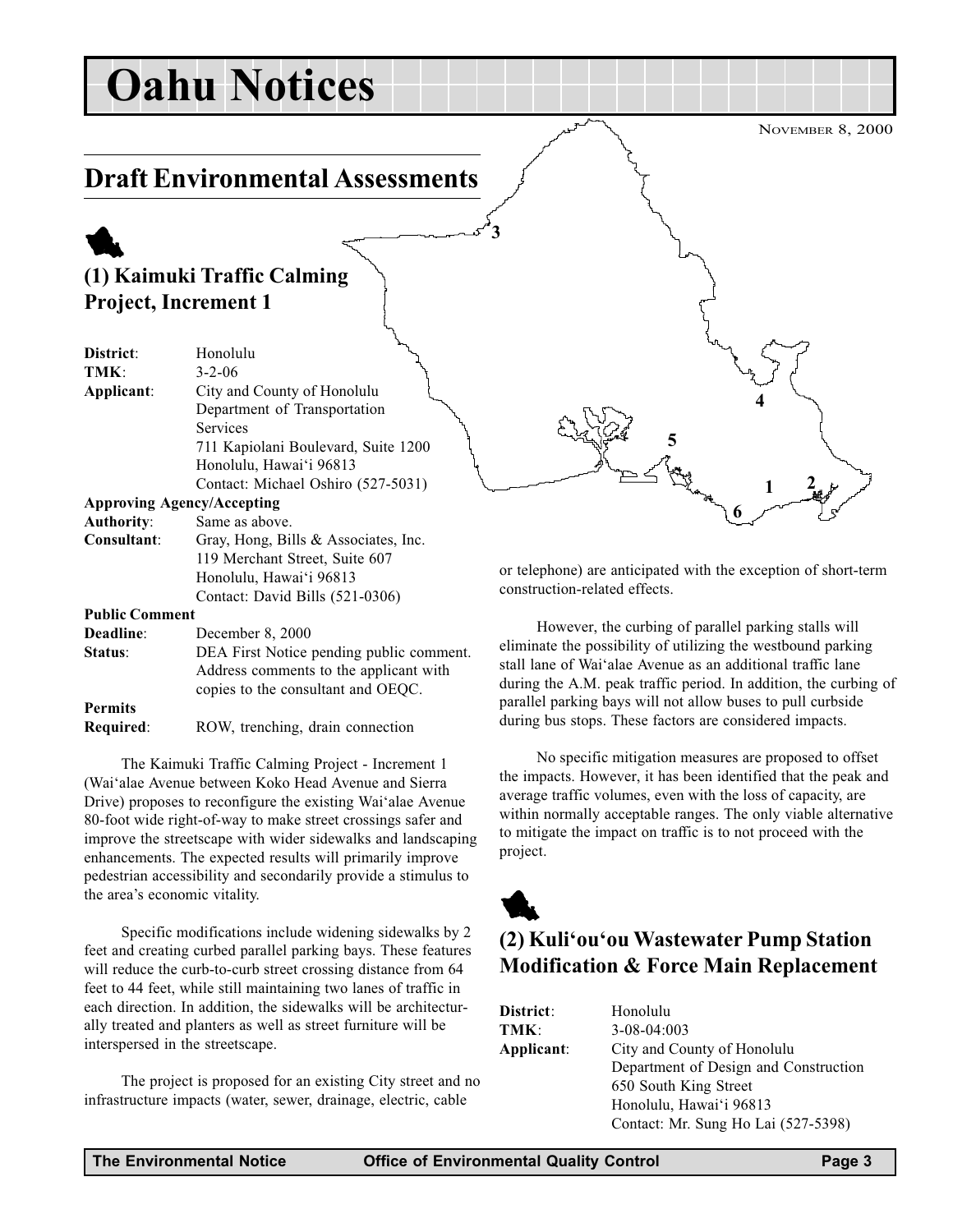# <span id="page-3-0"></span>Oahu Notices

NOVEMBER 8, 2000

#### Approving Agency/Accepting

| <b>Authority:</b>     | Same as above.                           |
|-----------------------|------------------------------------------|
| Consultant:           | SSFM International, Inc.                 |
|                       | 501 Sumner Street, Suite 502             |
|                       | Honolulu, Hawai'i 96817                  |
|                       | Contact: Ronald Sato (531-1308)          |
| <b>Public Comment</b> |                                          |
| Deadline:             | December 8, 2000                         |
| Status:               | DEA First Notice pending public comment. |
|                       | Address comments to the applicant with   |
|                       | copies to the consultant and OEQC.       |
| <b>Permits</b>        |                                          |
| Required:             | NPDES, Building, Grading $&$ Trenching   |

The City and County of Honolulu, Department of Design and Construction is proposing the rehabilitation and improvement of the City's existing Kuli'ou'ou wastewater collection system (WWCS) along with improvements to the Kuli'ou'ou Wastewater Pump Station (WWPS). This municipal wastewater system presently services the Kuli'ou'ou community area.

The purpose of the project is to implement rehabilitation and other necessary improvements to the Kuli'ou'ou WWPS and WWCS to reduce the potential for future wastewater spills due to excessive amounts of inflow and rainfall infiltration from heavy rainfall.

The project will include implementing sewer rehabilitation improvements to the Kuli'ou'ou WWCS utilizing curedin-place pipe, and constructing modifications to the Kuli'ou'ou WWPS. These sewer rehabilitation efforts will aim to reduce infiltration and inflow that enter the Kuli'ou'ou WWCS. Modifications to the Kuli'ou'ou WWPS are necessary to improve the emergency generator system and to correct inadequacies with the mechanical, electrical and ventilation systems in accordance with current City standards.

Upon completion of these improvements, flow monitoring would be performed to determine its effectiveness. If the system still shows excessive infiltration and inflows, or downstream constriction continues, an underground storage tank adjacent to the Kuli'ou'ou WWPS for the temporary storage of excess flows would be constructed.

Design of the wastewater collection system rehabilitation and pump station improvements is planned to begin in 2002. Construction should be completed by the end of 2005. If the flow monitoring program shows a need for the storage tank, appropriate measures would be initiated by the City to include funding for this in the Capital Improvements Program.

# Final Environmental Assessments/Findings of No Significant Impacts (FONSI)



### (3) Haleiwa Ali'i Beach Park Bathhouse

| District:                         | Waialua                                |  |
|-----------------------------------|----------------------------------------|--|
| TMK:                              | $6 - 6 - 2:1$                          |  |
| Applicant:                        | City and County of Honolulu            |  |
|                                   | Department of Design and Construction  |  |
|                                   | 650 South King Street                  |  |
|                                   | Honolulu, Hawai'i 96813                |  |
|                                   | Contact: Wesley Obata (527-6328)       |  |
| <b>Approving Agency/Accepting</b> |                                        |  |
| <b>Authority:</b>                 | City and County of Honolulu            |  |
|                                   | Department of Planning and Permitting  |  |
|                                   | 650 South King Street, 7th Floor       |  |
|                                   | Honolulu, Hawai'i 96813                |  |
|                                   | Contact: Jeffrey Lee (527-6274)        |  |
| Consultant:                       | Planning Solutions                     |  |
|                                   | 1210 Auahi Street, Suite 221           |  |
|                                   | Honolulu, Hawai'i 96814                |  |
|                                   | Contact: Charles Morgan (593-1956)     |  |
| Status:                           | FEA/FONSI issued, project may proceed. |  |
| <b>Permits</b>                    |                                        |  |
| Required:                         | SMA                                    |  |

The Department of Design and Construction proposes to improve the existing southwestern side of Haleiwa Ali'i Beach Park by constructing a new 32 x 32-foot bathhouse, outdoor shower, and parking area.

The bathhouse will include, a minimum of two water closets for women and a water closet and urinal for men, and a storage area. Also, the facility will include a freestanding drinking fountain, a trash can post, a park sign, and security lighting.



## (4) Kawai Nui Community Park Parking Lot and Landscape Improvements

District: Ko'olaupoko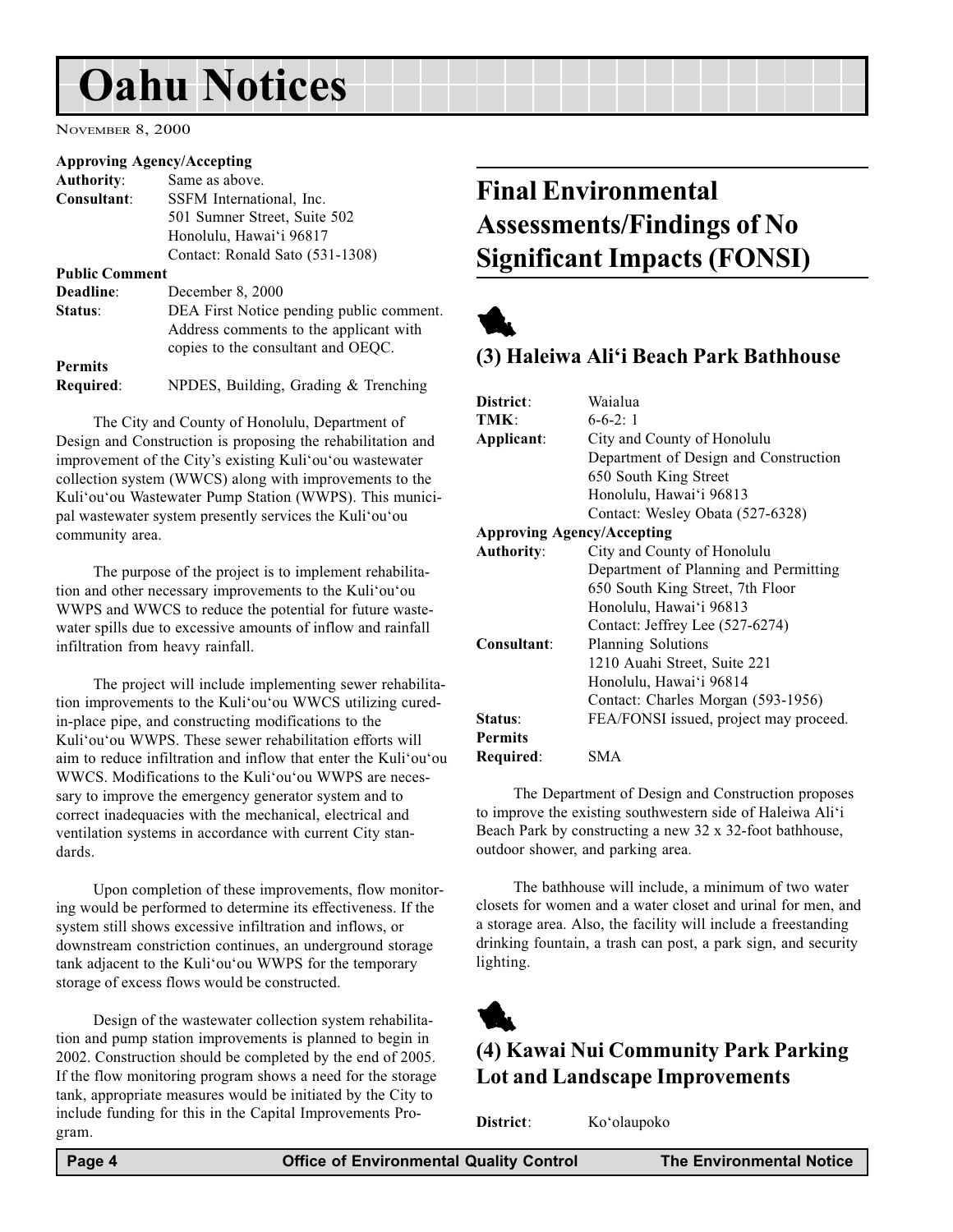<span id="page-4-0"></span>

| TMK:                              | 4-2-16: Por. 1 and Por. 8              |
|-----------------------------------|----------------------------------------|
| Applicant:                        | City and County of Honolulu            |
|                                   | Department of Design and Construction  |
|                                   | 650 South King Street                  |
|                                   | Honolulu, Hawai'i 96813                |
|                                   | Contact: Harold Mau (527-6330)         |
| <b>Approving Agency/Accepting</b> |                                        |
| <b>Authority:</b>                 | City and County of Honolulu            |
|                                   | Department of Planning and Permitting  |
|                                   | 650 South King Street, 7th Floor       |
|                                   | Honolulu, Hawai'i 96813                |
|                                   | Contact: Jeffrey Lee (527-6274)        |
| Consultant:                       | Kimura International                   |
|                                   | 1600 Kapi'olani Boulevard, #1610       |
|                                   | Honolulu, Hawai'i 96814                |
|                                   | Contact: Glenn Kimura (944-8848)       |
| Status:                           | FEA/FONSI issued, project may proceed. |
| <b>Permits</b>                    |                                        |
| Required:                         | SMA                                    |
|                                   |                                        |

The Department of Design and Construction proposes to improve the existing Kawai Nui Community Park by replacing the existing gravel-based parking lot with a permanent asphalt concrete parking lot, and create a passive park at the adjoining triangular area that is currently unimproved.

The proposed project is located at the existing 4.4-acre Kawai Nui Community Park (Kaha Park) on the northern fringe of Kawai Nui Marsh and is accessible from Kaha Street. The new parking lot is approximately 0.4 acres and the passive park about 1.0 acre. Development of the passive park will increase the existing park by approximately 1.0 acre.

The parking lot will include 40 stalls, canopy trees, irrigation system, a concrete sidewalk, a lockable chain entry gate, a double bicycle storage rack, double drinking fountain, and a concrete pad for two portable toilets and trash container.

Landscape improvements to the adjacent triangular area will consist of a 4-foot wide meandering sidewalk, one picnic table, a park bench, large canopy shade trees, native accent trees, interpretive planting on the mauka and makai edges, and grassed open areas in the central portion of the triangular area. No lights will be provided in the parking lot or any area of the proposed improvements.



# (5) Pu'uloa Road Improvements-Kamehameha Highway to Salt Lake Boulevard

| District:                         | 'Ewa                                   |
|-----------------------------------|----------------------------------------|
| TMK:                              | $1 - 1 - 10$                           |
| Applicant:                        | State Department of Transportaion      |
|                                   | 601 Kamokila Boulevard, Room 688       |
|                                   | Kapolei, Hawai'i 96707                 |
|                                   | Contact: Casey Abe (692-7559)          |
| <b>Approving Agency/Accepting</b> |                                        |
| <b>Authority:</b>                 | U.S. Department of Transportaion       |
|                                   | Federal Highway Administration         |
|                                   | 300 Ala Moana Boulevard, Box 50206     |
|                                   | Honolulu, Hawai'i 96850                |
|                                   | Contact: Abraham Wong (541-2700)       |
| Consultant:                       | Akinaka & Associates, Ltd.             |
|                                   | 250 North Beretania Street, Suite 300  |
|                                   | Honolulu, Hawai'i 96813                |
|                                   | Contact: Barry Muranaka (536-7721)     |
| Status:                           | FEA/FONSI issued, project may proceed. |
| <b>Permits</b>                    |                                        |
| Required:                         | NPDES, ROW, noise, grading             |

The proposed project involves widening approximately 0.74 miles of Pu'uloa Road from Kamehameha Highway to Salt Lake Boulevard from a two-lane facility to a five-lane facility within the existing 120 foot wide right-of-way. The purpose of the proposed action is to complete that portion of the existing roadway to its planned function, as specified in the 2020 O'ahu Regional Transportaion Plan. Dedicated left turn lanes, bike lanes, sidewalks, street lighting, landscaping and an improved drainage system would also be provided.

Short term impacts to air, noise and traffic are expected during construction activities. In addition, the improved roadway is anticipated to increase traffic noise levels in the area for the long-term. As a result, noise mitigation measures will be implemented to sensitive receptor areas along Puuloa Road. In the long-term, the widened roadway would improve traffic flow and the aesthetic quality in the project area.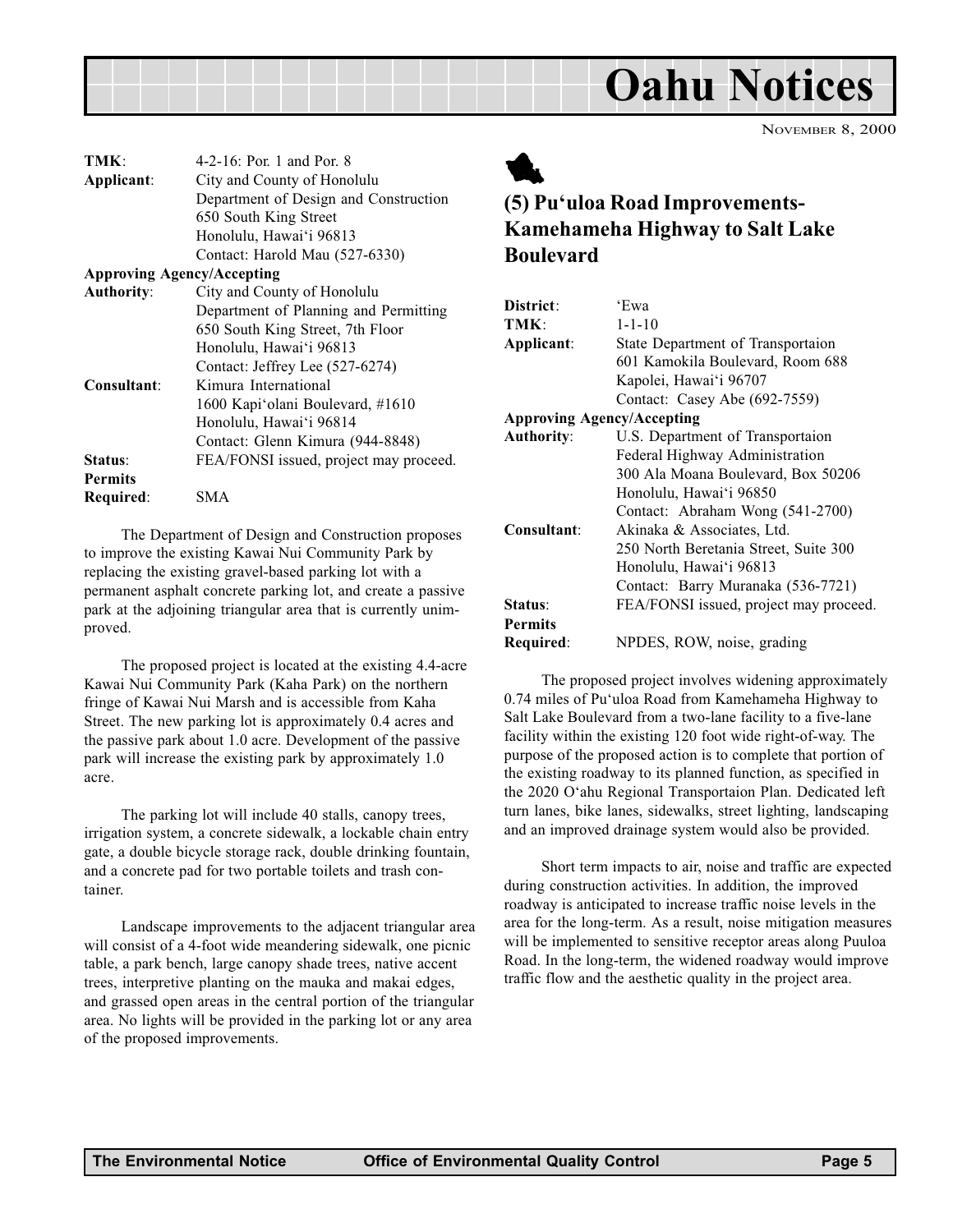# <span id="page-5-0"></span>Oahu Notices

NOVEMBER 8, 2000

# Final Environmental Impact **Statements**



# (6) Diamond Head State Monument Master Plan Update

| District:                         | Honolulu                                      |
|-----------------------------------|-----------------------------------------------|
| TMK:                              | 3-1-42: 6, 8, 10, 14, 17, 21, 23, 24, 25, 37, |
|                                   | and 38; 3-1-35: 23; 3-1-42: 11 (Cannon        |
|                                   | Club); 3-1-42: 20 por. (Board of Water        |
|                                   | Supply); 3-1-42: 15 and 16 (FAA)              |
| Applicant:                        | Department of Land and Natural Resources      |
|                                   | P.O Box 373                                   |
|                                   | Honolulu, Hawai'i 96809                       |
|                                   | Contact: Andrew Monden (587-0230)             |
| <b>Approving Agency/Accepting</b> |                                               |
| <b>Authority:</b>                 | Governor, State of Hawai'i                    |
|                                   | c/o Office of Environmental Quality Control   |
|                                   | 235 South Beretania Street, Suite 702         |
|                                   | Honolulu, Hawai'i 96813                       |
| Consultant:                       | PBR Hawai'i                                   |
|                                   | 1001 Bishop St., Pacific Tower, Suite 650     |
|                                   | Honolulu, Hawai'i, 96813                      |
|                                   | Contact: Vincent Shigekuni (521-5631)         |
| Status:                           | FEIS currently being reviewed by OEQC.        |
| <b>Permits</b>                    | Dept. of Army, SMA, well construction,        |
| Required:                         | pump installation, water use, SCAP            |
|                                   |                                               |

Diamond Head, perhaps Hawai'i's most recognized landmark, is a popular recreational site for residents and visitors. The Final Environmental Impact Statement for the Diamond Head State Monument Master Plan Update details the environmental impacts of improvements proposed in the Diamond Head State Monument Master Plan Update (DHSM Master Plan Update).

In 1979, the Diamond Head State Monument (DHSM) Citizens Advisory Committee helped to produce the 1979 Planning Report (Master Plan) for the DHSM. The primary objective this plan was the establishment of a semi-wild interior park and development of an exterior park for family picnic outings. In 1997 the State Legislature funded an update to the 1979 Planning Report (Master Plan) for the Diamond Head State Monument.

The DHSM Master Plan Update is similar to the 1979 plan, as both plans include proposals for: entry into the interior of Diamond Head through Kapahulu Tunnel and exit through Kahala Tunnel; a permanent visitor/interpretive facility; removal of specific federal and state buildings; improvements to the wetland; and proposed picnic areas.

New proposals in the DHSM Master Plan Update include: a long range plan to move visitor parking to outside of the crater and establish a motorized people mover system within the interior; controlling visitor access to sensitive areas (such as the crater rim); protecting the Schidea adamantis habitat and other native species habitat; and opening new trails and access to currently restricted (by military uses) areas.

The Final Environmental Impact Statement for the Diamond Head State Monument Master Plan Update concludes that few potential adverse impacts are expected to result from the implementation of the proposed DHSM Master Plan Update. Short term impacts will result from initial construction, which will require grading, trenching, and movement of construction vehicles on unpaved roads. These activities will generate noise and dust.

Long-term effects are expected to produce minimal impacts to the adjacent residential property owners, Kapi'olani Community College, or Kapi'olani Park. Positive impacts include extensive landscaping to restore the natural environment of the Crater; engineering, design, and construction measures to ensure adequate drainage and irrigation; construction of trails that have minimum visual and physical impact; and the management of endangered plant species to enhance and expand current populations and establish new populations.

# Previously Published Projects Pending Public Comments

### Draft Environmental Assessments

### **4** Ala Moana Wastewater Pump Station Modification

| Applicant:                        | City and County of Honolulu           |
|-----------------------------------|---------------------------------------|
|                                   | Department of Design and Construction |
|                                   | 650 South King Street, 11th Floor     |
|                                   | Honolulu, Hawai'i 96813               |
|                                   | Contact: Carl Arakaki (523-4671)      |
| <b>Approving Agency/Accepting</b> |                                       |
| <b>Authority:</b>                 | City and County of Honolulu           |
|                                   | Department of Planning and Permitting |
|                                   | 650 South King Street, 7th Floor      |
|                                   | Honolulu, Hawai'i 96813               |
|                                   | Contact: Randall Fujiki (527-5374)    |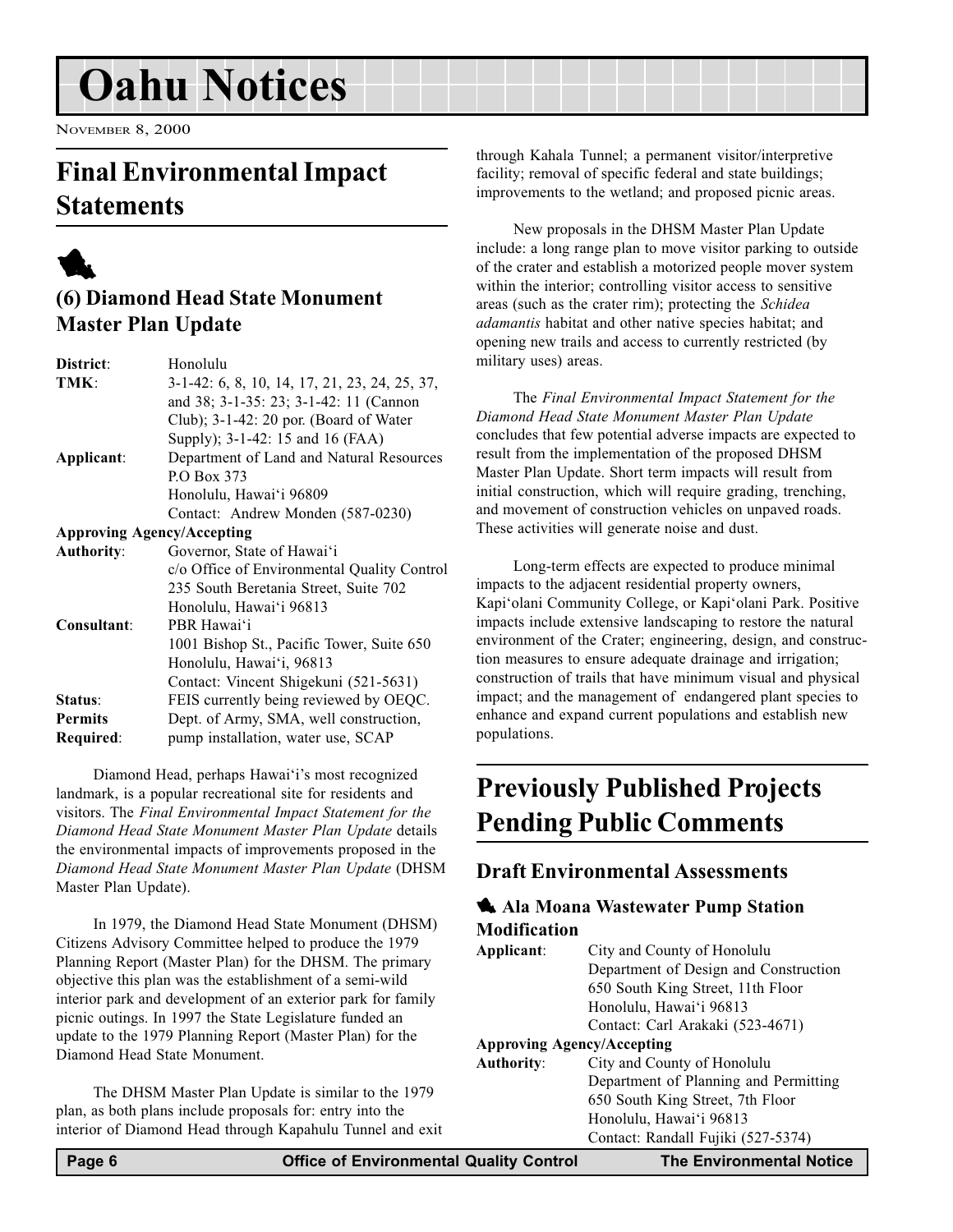<span id="page-6-0"></span>

#### Public Comment

Deadline: November 22, 2000

#### **4 Honolulu Desalination Study**

Applicant: City and County of Honolulu Board of Water Supply 630 South Beretania Street Honolulu, Hawai'i 96843 Contact: Barry Usagawa (527-5235)

#### Approving Agency/Accepting

Authority: City and County of Honolulu Board of Water Supply 630 South Beretania Street Honolulu, Hawai'i 96843 Contact: Clifford Jamile (527-6180)

#### Public Comment

Deadline: November 22, 2000

#### **1** Petrie Community Park Improvements

| Applicant:        | City and County of Honolulu        |
|-------------------|------------------------------------|
|                   | Department of Parks and Recreation |
|                   | 650 South King Street              |
|                   | Honolulu, Hawai'i 96813            |
|                   | Contact: Don Griffin (527-6324)    |
|                   | <b>Approving Agency/Accepting</b>  |
| <b>Authority:</b> | Same as above.                     |
|                   |                                    |

Public Comment Deadline: November 22, 2000

#### **1** Sunset Beach Recreation Center

Applicant: City and County of Honolulu Dept. of Design & Construction 650 South King Street, 11th Floor Honolulu, Hawai'i 96813 Contact: Carl Braun (523-4799) Approving Agency/Accepting

#### Authority: Same as above. Public Comment

Deadline: November 22, 2000

### Draft Environmental Impact Statements

#### **West Mamala Bay Facilities Plan**

Applicant: City and County of Honolulu Department of Design and Construction 650 South King Street, 14th Floor Honolulu, Hawai'i 96813 Contact: Bill Liu or Gary Yee (523-4551)

|                       | <b>Approving Agency/Accepting</b>     |
|-----------------------|---------------------------------------|
| <b>Authority:</b>     | City and County of Honolulu           |
|                       | Department of Planning and Permitting |
|                       | 650 South King Street, 7th Floor      |
|                       | Honolulu, Hawai'i 96813               |
|                       | Contact: Randall Fujiki (523-4432)    |
| <b>Public Comment</b> |                                       |
| Deadline:             | November 22, 2000                     |

### Final Environmental Impact Statements

#### **1 Kamoku-Pukele 138-kV Transmission Line**  $\mathbf{p}_{\text{max}}$

| I I OIECI                         |                                           |
|-----------------------------------|-------------------------------------------|
| Applicant:                        | Hawaiian Electric Company, Inc.           |
|                                   | P.O. Box 2750                             |
|                                   | Honolulu, Hawai'i 96840-0001              |
|                                   | Contact: Kerstan Wong (543-7059)          |
| <b>Approving Agency/Accepting</b> |                                           |
| <b>Authority:</b>                 | Department of Land and Natural Resources  |
|                                   | <b>Land Division</b>                      |
|                                   | 1151 Punchbowl Street                     |
|                                   | Honolulu, Hawai'i 96813                   |
|                                   | Contact: Sam Lemmo (587-0381)             |
| Status:                           | FEIS currently being reviewed by the      |
|                                   | Department of Land and Natural Resources. |

#### **1 Nanakuli 242 Reservoir**

| Applicant:                        | City and County of Honolulu                 |
|-----------------------------------|---------------------------------------------|
|                                   | Board of Water Supply                       |
|                                   | 630 South Beretania Street                  |
|                                   | Honolulu, Hawai'i 96843                     |
|                                   | Contact: Barry Usagawa (527-5235)           |
| <b>Approving Agency/Accepting</b> |                                             |
| <b>Authority:</b>                 | Governor, State of Hawai'i                  |
|                                   | c/o Office of Environmental Quality Control |
|                                   | 235 South Beretania Street, Suite 702       |
|                                   | Honolulu, Hawai'i 96813                     |
| Status:                           | FEIS currently being reviewed by OEQC.      |

## Withdrawal

## **4.** Laulani Fairways Development (EISPN)

The City and County of Honolulu, Office of the Managing Director has withdrawn the EIS Preparation Notice for the Laulani Fairways Development. The EISPN was published in the October 23, 1991 issue of the OEQC Bulletin.

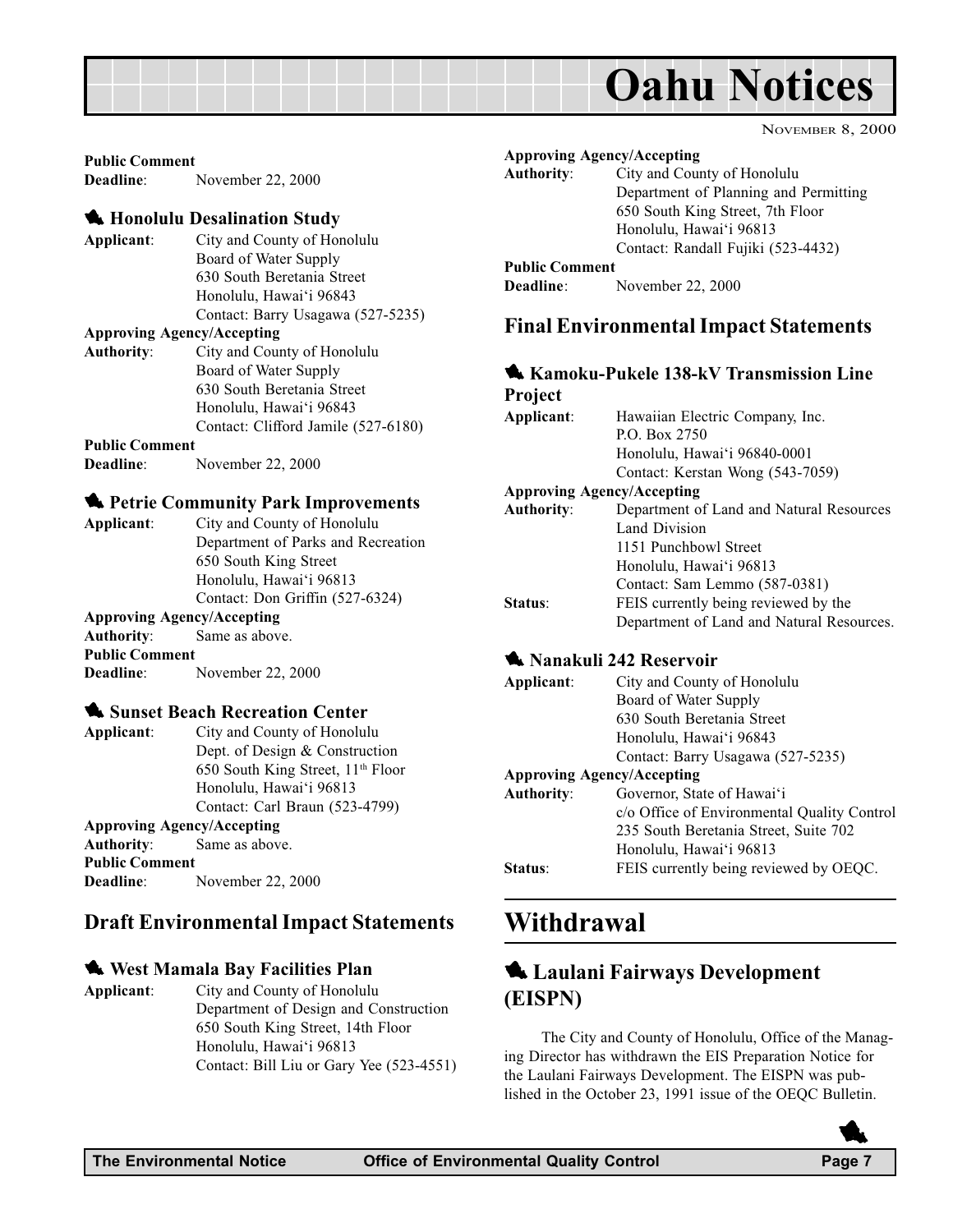# <span id="page-7-0"></span>Maui Notices

NOVEMBER 8, 2000

# Final Environmental Assessments/Findings of No Significant Impacts (FONSI)

# $\blacklozenge$

## (1) Lower Kula and Waiohuli Water System Improvements

| District:                         | Kula                                   |
|-----------------------------------|----------------------------------------|
| TMK:                              | $2-2-02:56$ (por.); $2-3-04:32$        |
| Applicant:                        | Department of Hawaiian Home Lands      |
|                                   | P.O. Box 1879                          |
|                                   | Honolulu, Hawai'i 96805                |
|                                   | Contact: Gerald Lee (587-6447)         |
| <b>Approving Agency/Accepting</b> |                                        |
| <b>Authority:</b>                 | Same as above.                         |
| Consultant:                       | R.T. Tanaka Engineers, Inc.            |
|                                   | 871 Kolu Street, Suite 201             |
|                                   | Wailuku, Hawai'i 96793                 |
|                                   | Contact: Kirk Tanaka (242-6861)        |
| Status <sup>.</sup>               | FEA/FONSI issued, project may proceed. |
|                                   |                                        |

The proposed project involves the construction of three (3) concrete reservoirs and appurtenant pumping facilities serving the proposed Kula Residence Lots, Unit 1 project to satisfy the subdivision's water storage requirement imposed by the Maui County Department of Water Supply. The

reservoirs will store potable water for the domestic needs and fire flow requirements of the subdivision.

1

Sufficient governmental control as mandated by the Maui County Code, State Health Regulations and Soil Conservation requirements will be enforced to mitigate any adverse environmental impact.

In accordance with the Rules and Regulations, the proposed project does not have significant adverse effects upon the environment.

# Moloka'i Notices

# Previously Published Projects Pending Public Comments

### Draft Environmental Assessments

#### $\blacktriangleright$  Kualapu'u Elementary School New Six-

#### Classroom Building

Applicant: Dept. of Accounting and General Services 1151 Punchbowl Street Honolulu, Hawai'i 96813 Contact: Mark Yamabe (586-0469)

#### Approving Agency/Accepting Authority: Same as above. Public Comment Deadline: November 22, 2000



Page 8 **Office of Environmental Quality Control** The Environmental Notice **The Environmental Notice** 

**24** 

 $\blacklozenge$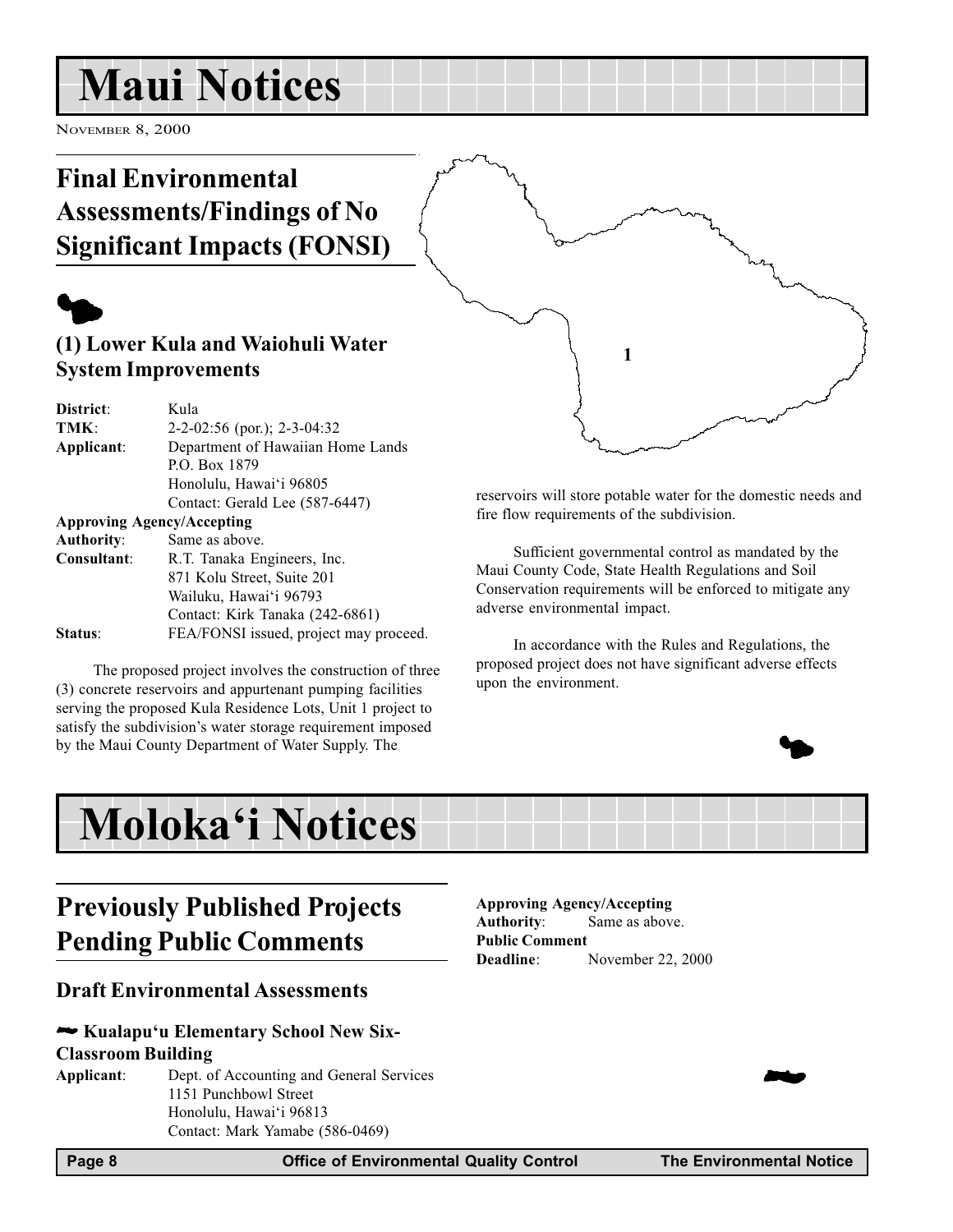# <span id="page-8-0"></span>Lana'i Notices

NOVEMBER 8, 2000

# Draft Environmental Assessments

# $\bullet$

## (1) Lana'ihale Watershed Protection and Forest Restoration

| District:                         | Lana'i                                      |  |
|-----------------------------------|---------------------------------------------|--|
| TMK:                              | $1 - 4 - 9 - 02 - 001$                      |  |
| Applicant:                        | Lana'i Company, Inc.                        |  |
|                                   | P.O. Box 630310                             |  |
|                                   | Lana'i, Hawai'i 96763-0310                  |  |
|                                   | Contact: Darrell Stokes (565-7041)          |  |
| <b>Approving Agency/Accepting</b> |                                             |  |
| <b>Authority:</b>                 | Department of Land and Natural Resources    |  |
|                                   | Division of Forestry and Wildlife           |  |
|                                   | 1151 Punchbowl Street, Room 325             |  |
|                                   | Honolulu, Hawai'i 96813                     |  |
|                                   | Contact: Karl Dalla Rosa (587-4174)         |  |
| <b>Public Comment</b>             |                                             |  |
| Deadline:                         | December 8, 2000                            |  |
| Status:                           | DEA First Notice pending public comment.    |  |
|                                   | Address comments to the applicant with      |  |
|                                   | copies to the approving agency or accepting |  |
|                                   | authority and OEQC.                         |  |
| <b>Permits</b>                    |                                             |  |
| Required:                         | CDUA                                        |  |
|                                   |                                             |  |

The objective of this Forest Stewardship Project is to protect and restore the primary recharge zone of the only significant forested watershed on the island of Lana'i, by a means that has been agreed to by the Lana'i community at large. Lana'i Company, Inc. will partner with the DLNR-DOFAW to construct a perimeter fence to enclose approximately 3,580 acres in order to exclude deer from the area after the current population is removed through an aggressive resident and employee hunting program. The fence will be completed in three roughly equal increments that will provide for better immediate control and long term management of the project site. Following deer removal, management activities will focus on the restoration of native vegetation and the eradication of aggressive non-native plant species that have thrived in conditions of continuous disturbance and prolonged drought.

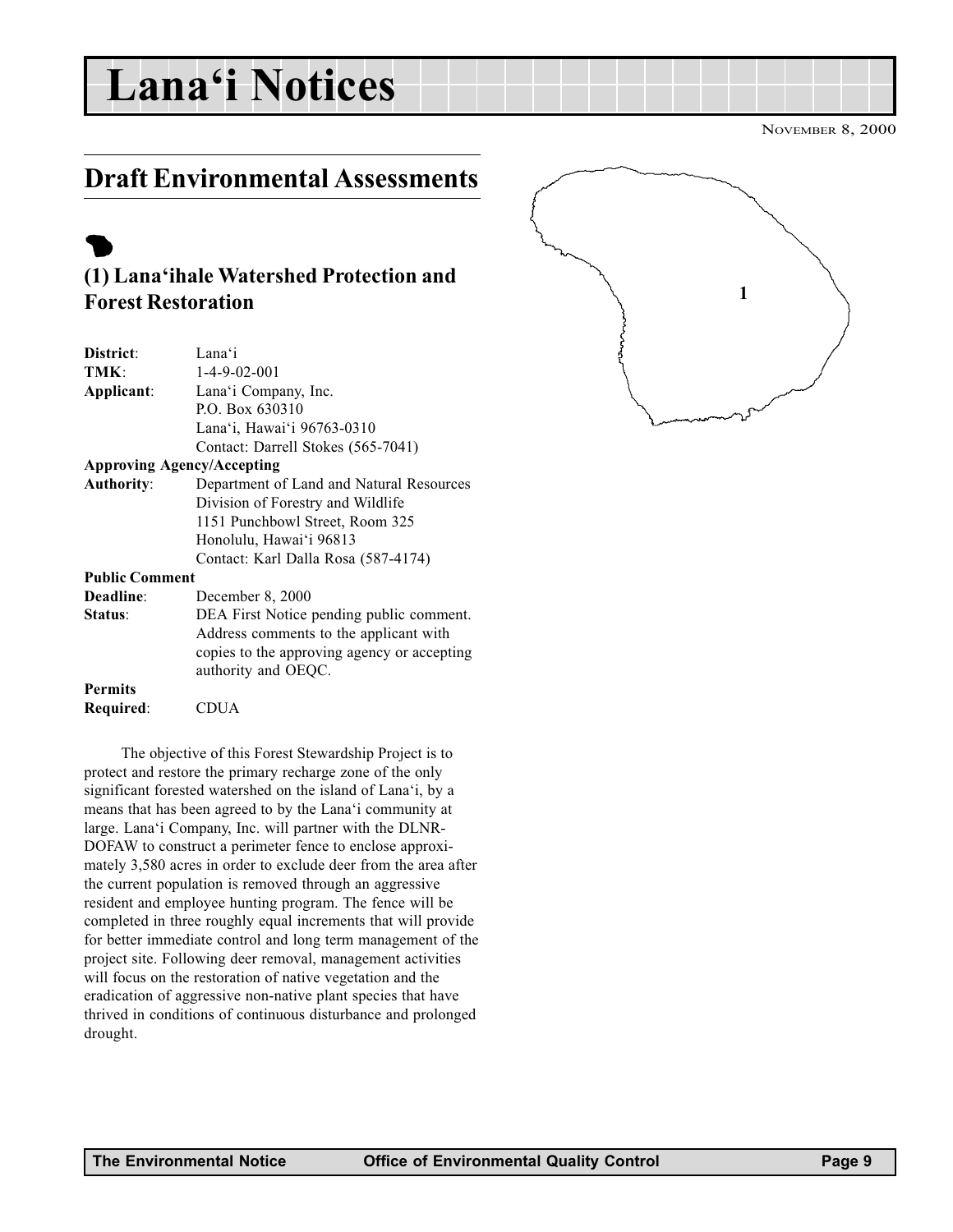# <span id="page-9-0"></span>Hawaii Notices

NOVEMBER 8, 2000

# Draft Environmental **Assessments**

# $\blacktriangleright$ (1) Klein's Petition for Reclassification of Land from Conservation to Agricultural

| District:             | Puna                                        |
|-----------------------|---------------------------------------------|
| TMK:                  | $1 - 5 - 09:39$                             |
| Applicant:            | Harrison J. & Sharene Z. Klein, Trustees    |
|                       | under the Klein Living Trust                |
|                       | c/o Carlsmith Ball, LLP                     |
|                       | 121 Waianuenue Avenue                       |
|                       | Hilo, Hawai'i 96720                         |
|                       | Contact: Steven Lim, Esq. (935-6644)        |
|                       | <b>Approving Agency/Accepting</b>           |
| <b>Authority:</b>     | Land Use Commission                         |
|                       | P.O. Box 2359                               |
|                       | Honolulu, Hawai'i 96804-2359                |
|                       | Contact: Esther Ueda (587-3822)             |
| Consultant:           | Carlsmith Ball, LLP                         |
|                       | 121 Waianuenue Avenue                       |
|                       | Hilo, Hawai'i 96720                         |
|                       | Contact: Steven Lim, Esq. (935-6644)        |
| <b>Public Comment</b> |                                             |
| Deadline:             | December 8, 2000                            |
| Status:               | DEA First Notice pending public comment.    |
|                       | Address comments to the applicant with      |
|                       | copies to the approving agency or accepting |
|                       | authority, the consultant and OEQC.         |
| <b>Permits</b>        | LUC Boundard Amendment, SMA exemp-          |
| Required:             | tion for proposed agricultural uses         |

Petitioners Harrison J. and Sharene Z. Klein, Trustees under the Klein Living Trust dated September 17, 1999, seek to amend the State Land Use District Boundaries to reclassify the approximately 2.621-acre oceanfront property situate at Keonepoko Iki, District of Puna, from the Conservation District into the Agricultural District for the purpose of cultivating ti-leaf plants, coconut trees and palms and recommence a commercial farming operation on approximately one-half acre of the Property. Existing improvements on the Property consist of a split-level single-family residential dwelling, enclosed garage/storage unit, at-grade lap pool, cesspool, and extensive landscaping. The Property is located

makai of the Government Beach Road, and its southern boundary abuts the Waiakahiula 1st ahupua'a, and Welea Street, a dead-end street within the Hawaiian Beaches Subdivision. The Project Area is located within the State Land Use Conservation District, Resource (R) Subzone, is zoned Agricultural one-acre  $(A-1a)$  by the Hawai'i County Zoning Code, and is within the County of Hawai'i Special Management Area which runs makai of and along the Government Beach Road. In the alternative, the Petitioners may propose to reclassify the Property from the Conservation District into the Urban District to conform to the adjacent Hawaiian Beaches Subdivision Urban District lands.

# $\blacktriangleright$ (2) Kukuiopa'e Road Construction, South Kona Forest Reserve

| District:  | South Kona                               |
|------------|------------------------------------------|
| TMK:       | $8 - 8 - 7 - 01$                         |
| Applicant: | Department of Land and Natural Resources |
|            | Division of Forestry and Wildlife        |
|            | Hawai'i District                         |
|            | P.O. Box 4849                            |
|            | Hilo, Hawai'i 96720                      |

5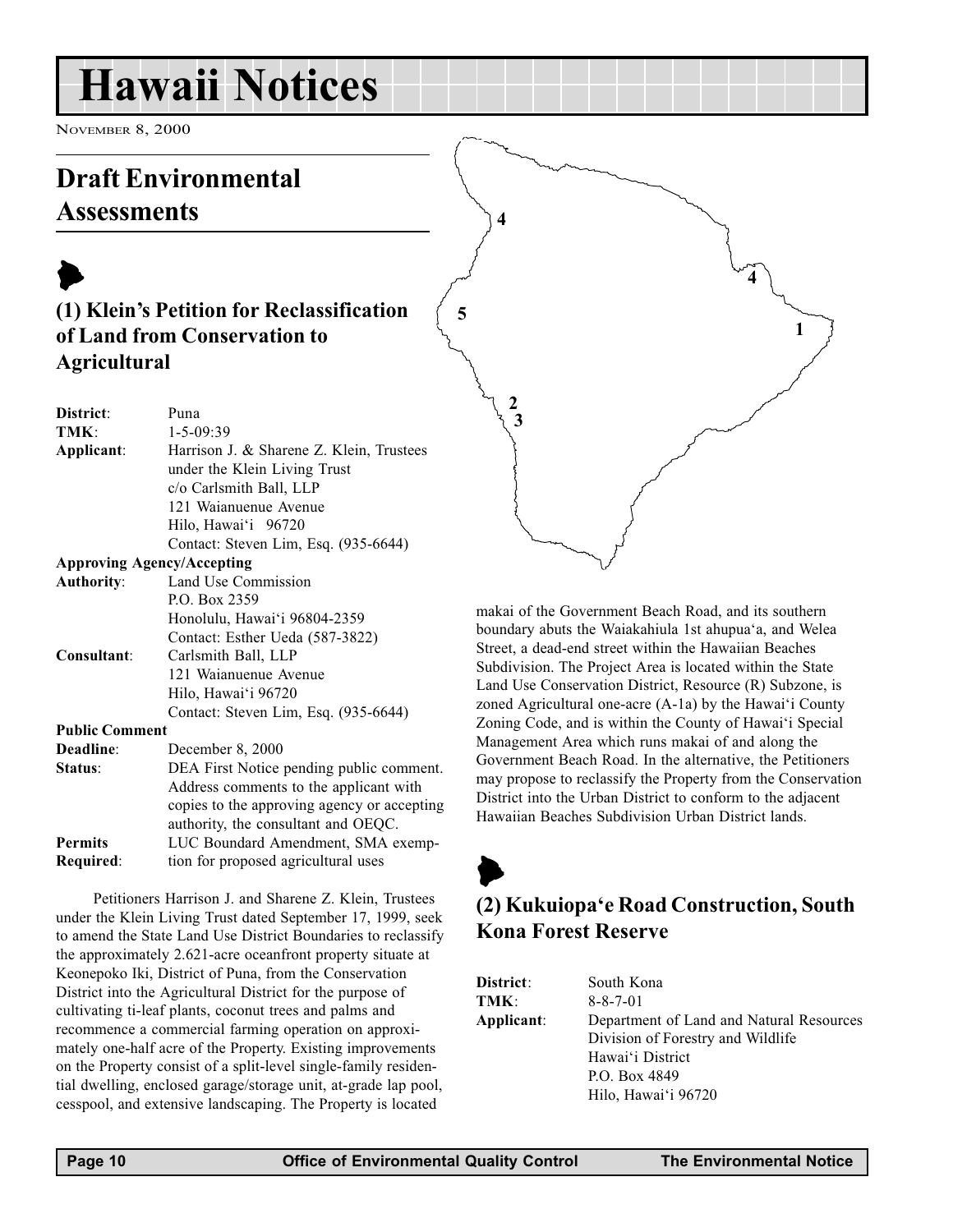<span id="page-10-0"></span>

|                                    | Contact: Lyman Perry (974-4381)<br><b>Approving Agency/Accepting</b>                                  | Consultant:                                             |  |
|------------------------------------|-------------------------------------------------------------------------------------------------------|---------------------------------------------------------|--|
| <b>Authority:</b>                  | Same as above.                                                                                        |                                                         |  |
| <b>Public Comment</b>              |                                                                                                       |                                                         |  |
| Deadline:                          | December 8, 2000                                                                                      | Status:                                                 |  |
| Status:                            | DEA First Notice pending public comment.<br>Address comments to the applicant with a<br>copy to OEQC. | <b>Permits</b><br>Required:                             |  |
| <b>Permits</b><br><b>Required:</b> | CDUA                                                                                                  | Proposed sir<br>and related improv<br>State Land Use Co |  |

The Division of Forestry and Wildlife (DOFAW) proposes construction of a road to enable personnel overland access to the Kukuiopa'e Section of the South Kona Forest Reserve in order to conduct resource management activities. A minimum impact road will traverse through 150 meters of 'ohi'a (Metrosideros polymorpha) forest before connecting to an existing road, then it will follow the existing road until the current road's end, whereupon it will cut through another 120 meters of ohia forest before exiting onto a recent (1950) lava flow. The proposed road will travel along the 1950 lava flow mauka for 1.57 km before connecting to an existing road. The construction activities will impact a 20 foot wide swath for a 12 foot wide road using a D8 or D7 bulldozer. The project area is located within the boundaries of the Kukuiopae Section of the South Kona Forest Reserve. All project lands are ceded state lands and within the Conservation District zone, protected subzone.

# Final Environmental Assessments/Findings of No Significant Impacts (FONSI)



# (3) Wilson Single-Family Residence and Related Improvements

| District:         | South Kona                               |
|-------------------|------------------------------------------|
| TMK:              | $8 - 3 - 5:6$                            |
| Applicant:        | Alexander Wilson                         |
|                   | 26875 Nina Pl.                           |
|                   | Los Altos Hills, CA 94022                |
|                   | Contact: Gregory Mooers (885-6839))      |
|                   | <b>Approving Agency/Accepting</b>        |
| <b>Authority:</b> | Department of Land and Natural Resources |
|                   | 1151 Punchbowl Street, Room 220          |
|                   | Honolulu, Hawai'i 96813                  |
|                   |                                          |

Contact: Eric Hill (587-0380) Ron Terry (982-5831) HC 2 Box 9575 Keaau, Hawaiʻi 96749 FEA/FONSI issued, project may proceed. CDU, building

reposed single-family residence (SFR) with accessory vements within the General Subzone of the onservation District. The single-family home building project would be constructed on a 0.623-acre property located in a shoreline neighborhood of house lots about  $3/4$ -milessouth of the Napo'opo'o Boat Ramp. A somewhat dilapidated home is already present on the parcel and will be demolished as part of the project. A new one-story home would be built with a total area of 3,498 sf, including a guest wing, carport storage, the swimming pool and other water features. The house would have three bedrooms and two-and-a-half baths, and would beset back 40 feet from the shoreline. The pool and pool concrete decking would be set back 32 feet from the shoreline. An Individual Wastewater System in compliance with State Department of Health regulations would be built. The lot, which now contains various ornamental shrubs and trees, would be partially relandscaped. An inactive trail is proposed to be relocated to the mauka boundary of the lot. The proposed SFR would be built over the encumbrance.

The cost of the improvements is about \$400,000, and all funding is private (no public funds are involved). Land clearing and construction activities would produce short-term impacts to noise, air quality, access and scenery. The contractor will be required to safely demolish and dispose of all materials, and to ensure that construction materials, petroleum products, wastes, debris, sediment, and any other pollutants are prevented from blowing, falling, flowing, washing or leaching into the ocean during construction.

# Environmental Impact Statement Preparation Notices



(4) Hawai'i Commercial Harbors 2020 Master Plan

District: South Hilo; South Kohala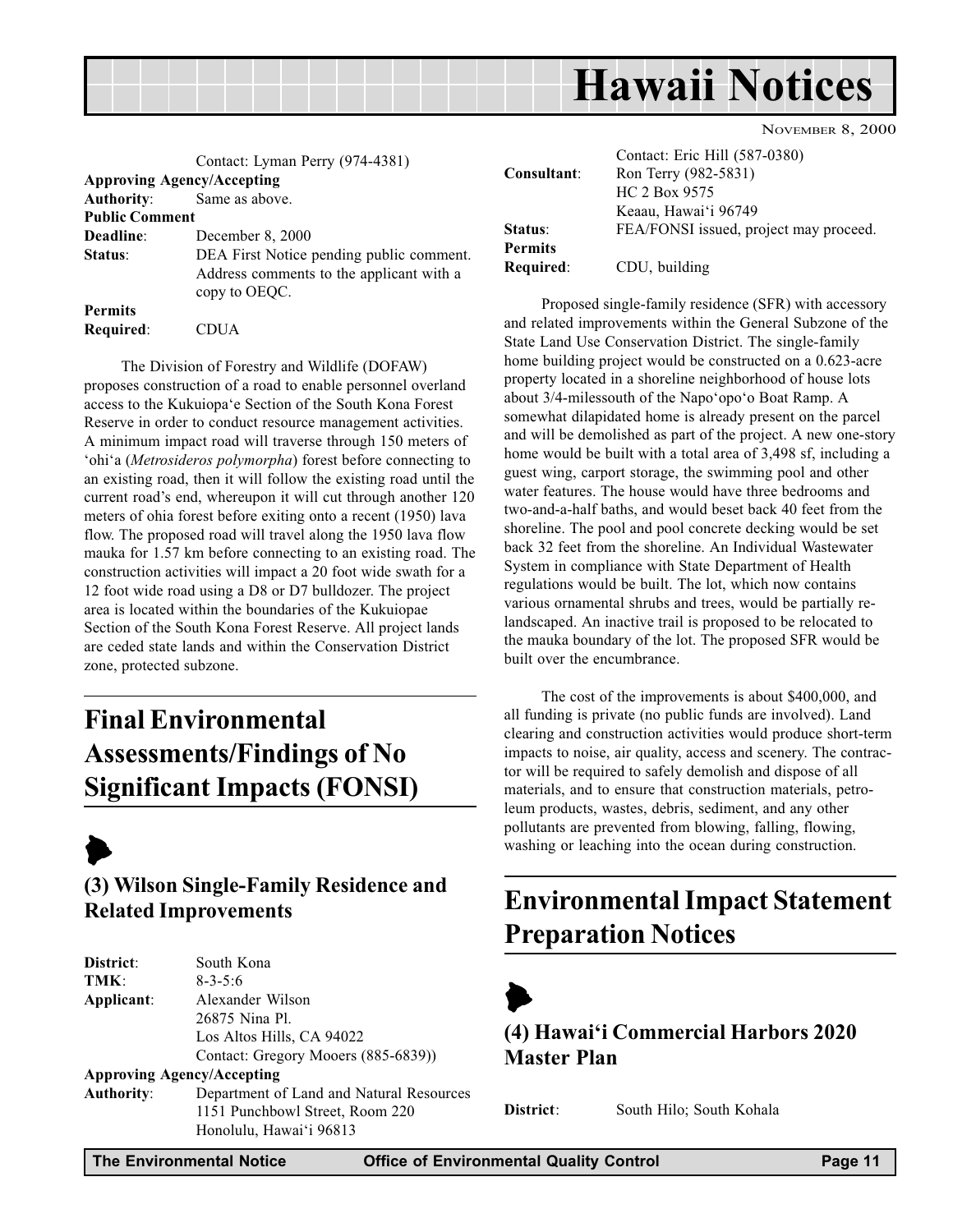# <span id="page-11-0"></span>Hawaii Notices

#### NOVEMBER 8, 2000

| TMK:                  | Hilo: 2-1-07; 2-1-09; Kawaihae: 6-1-03      |  |  |
|-----------------------|---------------------------------------------|--|--|
| Applicant:            | State Department of Transportation          |  |  |
|                       | <b>Harbors Division</b>                     |  |  |
|                       | 79 South Nimitz Highway                     |  |  |
|                       | Honolulu, Hawai'i 96813                     |  |  |
|                       | Contact: Glenn Soma (587-2503)              |  |  |
|                       | <b>Approving Agency/Accepting</b>           |  |  |
| <b>Authority:</b>     | Governor, State of Hawai'i                  |  |  |
|                       | c/o Office of Environmental Quality Control |  |  |
|                       | 235 S. Beretania Street, Suite 702          |  |  |
|                       | Honolulu, Hawai'i 96813                     |  |  |
| Consultant:           | R.M. Towill Corporation                     |  |  |
|                       | 420 Waiakamilo Road, Suite 411              |  |  |
|                       | Honolulu, Hawai'i 96817-4941                |  |  |
|                       | Contact: Chester Koga or Gail Atwater       |  |  |
|                       | $(842 - 1133)$                              |  |  |
| <b>Public Comment</b> |                                             |  |  |
| Deadline:             | December 8, 2000                            |  |  |
| Status:               | EISPN First Notice pending public com-      |  |  |
|                       | ment. Address comments to the applicant     |  |  |
|                       | with copies to the consultant and OEQC.     |  |  |
| <b>Permits</b>        | Army (Sec. 10 and/or Sec. 404); CDUP;       |  |  |
| Required:             | Shorewaters Construction; NPDES; Noise      |  |  |
|                       | Variance; Air Emissions; Sec. 401 WQC;      |  |  |
|                       | SMA; Shoreline Setback; Building;           |  |  |
|                       | Grading/Stockpiling; Flood Control;         |  |  |
|                       | Industrial Wastewater Discharge             |  |  |

The harbors of Hawai'i are essential infrastructure, with 98.6% of all imported goods entering through these gateways. The State of Hawai'i must create long-range plans for harbor facilities to meet increasing demand for shipping and cargo and accommodate the fast-growing Hawai'i cruise ship market.

The Hawai'i Commercial Harbors 2020 Master Plan ("2020 Master Plan") is a conceptual land use plan proposing facility development over the next 20 years at its two deepdraft harbors on the Island of Hawai'i: Hilo Harbor and Kawaihae Harbor. The 2020 Master Plan was developed collaboratively by the Department of Transportation - Harbors Division and User Groups of maritime industry representatives, cargo carriers, commercial harbor users, recreational harbor users, government agencies and community groups. The two harbors are considered in a single plan because of their interdependency and shared use by commercial shipping interests.

The objectives of the 2020 Master Plan are to facilitate maritime shipments of essential commodities; optimize use of harbor lands and water resources; plan facility development that serves Hawai'i's port system in an efficient, safe and

secure manner; and minimize the impacts of the 2020 Master Plan on environmental quality and recreational and cultural activities bordering Hilo Harbor and Kawaihae Harbor.

Proposed 2020 Master Plan improvements include:

Hilo Harbor: Dry bulk cargo staging area; inter-island cargo terminal at Pier 4; overseas container terminal at Pier 1; passenger terminal at proposed Pier 5; Ocean Research Facility at proposed Pier 6; dredging berths for Piers 3,4,5 and 6; berths for commercial fishing, Coast Guard, visiting and research boats; access roadways.

Kawaihae Harbor: Liquid bulk cargo terminal; dry bulk terminals, Pier 1;overseas container terminal, Pier 2A; interisland cargo terminal, Piers and proposed Pier 4; dredging berths for Piers 1, 2A, 2B, 3,4 and 5; Military Cargo Terminal, Proposed Pier 5; improvement of supporting roadways and intersections.

# Final Environmental Impact Statements



### (5) University of Hawai'i Center at West Hawaii

| District:                         | North Kona                                  |
|-----------------------------------|---------------------------------------------|
| TMK:                              | $7-3-10:33$ (portion)                       |
| Applicant:                        | University of Hawaii                        |
|                                   | Facilities Planning Office for Community    |
|                                   | Colleges                                    |
|                                   | 4303 Diamond Head Road                      |
|                                   | Manele Bldg., Room 103                      |
|                                   | Honolulu, Hawai'i 96816                     |
|                                   | Contact: Maynard Young (734-9771)           |
| <b>Approving Agency/Accepting</b> |                                             |
| <b>Authority:</b>                 | Governor, State of Hawai'i                  |
|                                   | c/o Office of Environmental Quality Control |
|                                   | 235 South Beretania Street, Suite 702       |
|                                   | Honolulu, Hawai'i 96813                     |
| Consultant:                       | Wil Chee Planning, Inc.                     |
|                                   | 1400 Rycroft Street, Suite 928              |
|                                   | Honolulu, Hawai'i 96814                     |
|                                   | Contact: Richard McGerrow (955-6088)        |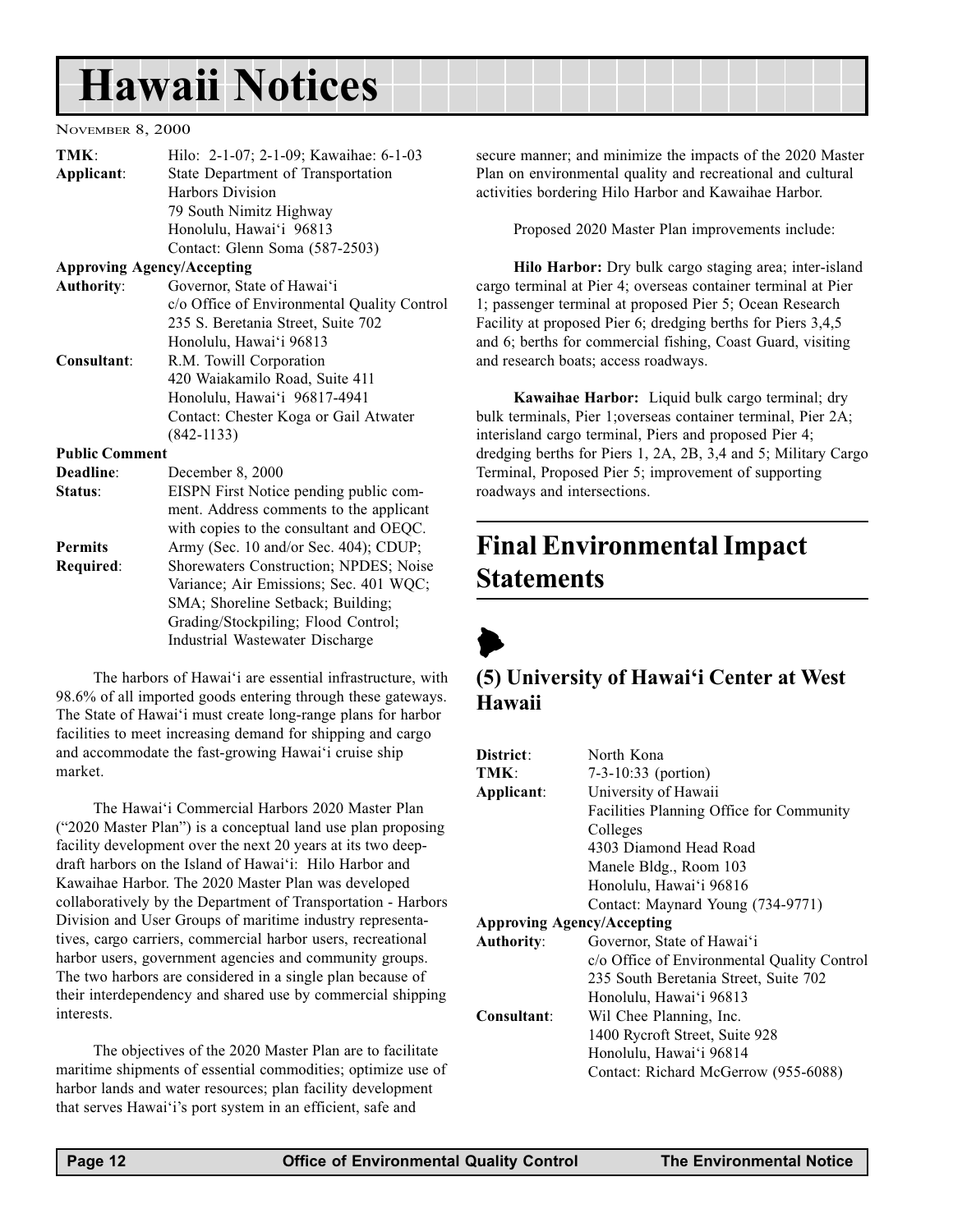<span id="page-12-0"></span>Hawaii Notices

NOVEMBER 8, 2000

| <b>Status:</b> | FEIS currently being reviewed by OEQC. |
|----------------|----------------------------------------|
| <b>Permits</b> |                                        |
| Required:      | Use, grading, construction, UIC        |

The action or subject of this EIS is the creation of a permanent physical facility for higher education in the western part of the island of Hawai'i. The facility is known as the University of Hawai'i Center at West Hawai'i (UHCWH). The proposed action discussed in this document is based on the Long Range Development Plan (LRDP) for UHCWH.

The University of Hawai'i's presence in West Hawai'i began in 1971 when courses were offered through the University of Hawai'i at Hilo. The rapid growth of the region and continuing demand for higher education resulted in the establishment of UHCWH in 1996. Since July 1, 1998, UHCWH has become the responsibility of Hawai'i Community College in Hilo (HawCC) and is temporarily housed in a shopping center in Kealakekua. Since the present location allows no room for growth, the University's Board of Regents (BOR), after a detailed site selection study, chose the 500-acre State owned parcel at Kalaoa as the site of a permanent facility for higher education. UHCWH will be situated in the southwestern corner of this 500-acre parcel and will cover approximately 30 acres of land. The site is located approximately 3 miles east of Kona International Airport and is accessible via Queen Ka'ahumanu Highway and Kaimi Nani Drive. This location consists of lava lands never before developed for modern use.

West Hawai'i is the only remaining major geographic area and population center in the Hawaiian Islands that does not have a permanent facility for higher education. Thus, the University of Hawai'i Community Colleges has made the planning, design and construction of the new University Center at Kalaoa a priority. UHCWH differs from other campuses in the UH system, in that it serves as a vehicle for delivering programs and services from all parts of the University system. Degrees are conferred by other campuses (UH Hilo, Hawai'i CC, UH Manoa, etc.) which provide educational programs and courses to the center. This multiprogram approach from distant sources is made possible by the use of distance education technology such as the internet and the Hawai'i Interactive Television System (HITS). UHCWH is intended to be a commuter school and will not contain dormitories, faculty housing, or athletic facilities. UHCWH is planned for an ultimate student population of 1500.

# Previously Published Projects Pending Public Comments

### Draft Environmental Assessments

#### 6 Hawaiian Beach Park Multipurpose Sports Field

| Applicant:            | County of Hawai'i                  |  |  |
|-----------------------|------------------------------------|--|--|
|                       | Department of Parks and Recreation |  |  |
|                       | 25 Aupuni Street, Room 210         |  |  |
|                       | Hilo, Hawai'i 96720                |  |  |
|                       | Contact: Glenn Miyao (961-8313)    |  |  |
|                       | <b>Approving Agency/Accepting</b>  |  |  |
|                       | <b>Authority:</b> Same as above.   |  |  |
| <b>Public Comment</b> |                                    |  |  |
| Deadline:             | November 22, 2000                  |  |  |
|                       |                                    |  |  |

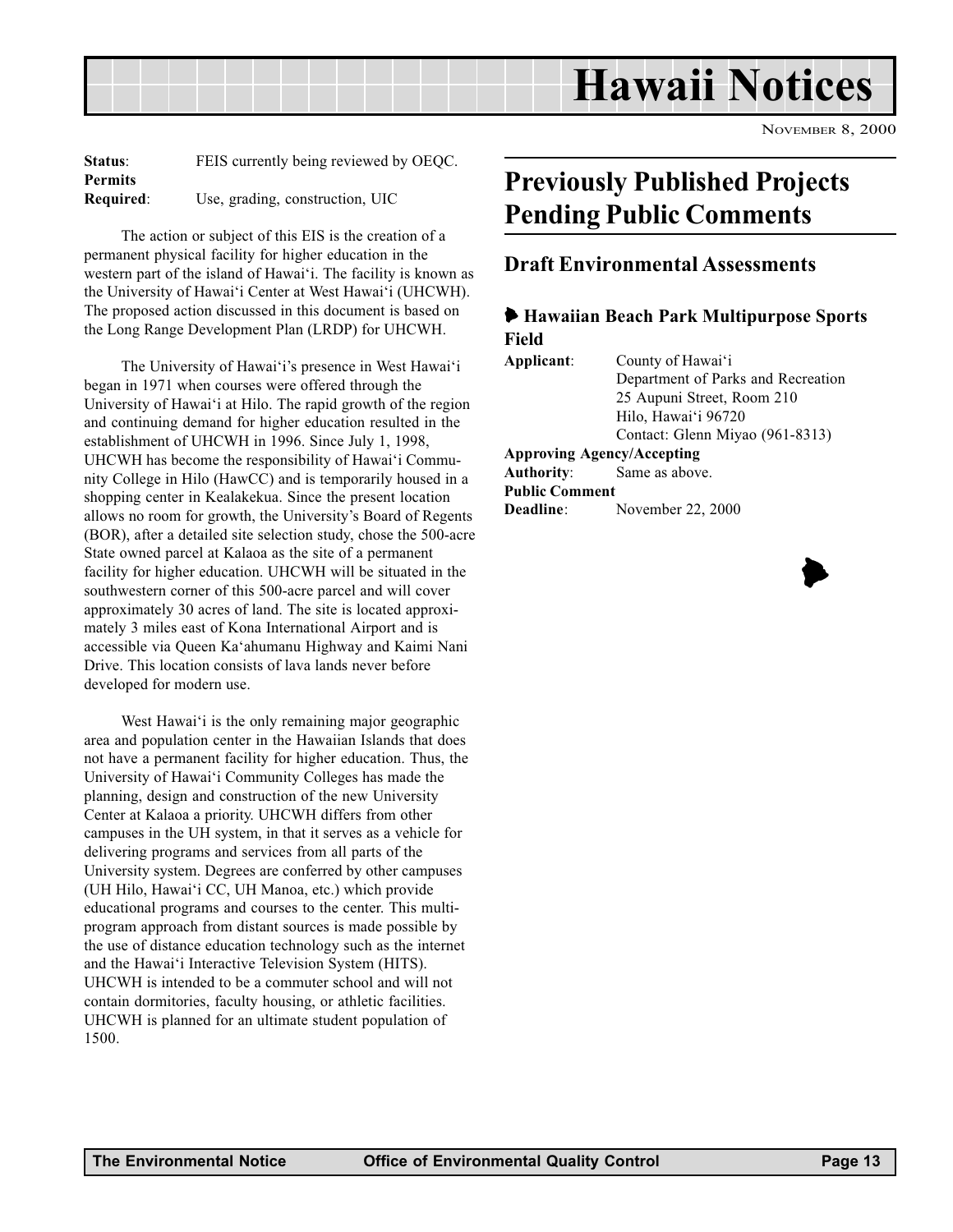# Shoreline Notices

NOVEMBER 8, 2000

### Shoreline Certification Applications

Pursuant to § 13 -222-12, HAR the following shoreline certification applications are available for inspection at the DLNR District Land Offices on Kaua'i, Hawai'i and Maui and at Room 220, 1151 Punchbowl St., Honolulu, O'ahu (Tel: 587-0414). All comments shall be submitted in writing to the State Land Surveyor, 1151 Punchbowl Street, Room 210, Honolulu, HI 96813 and postmarked no later than fifteen (15) calendar days from the date of the public notice of the application.

| Case No.       | Date<br>Received | Location                                                                                                                                                                                                                                                         | Applicant                                                                                      | Tax Map<br>Key                                               |
|----------------|------------------|------------------------------------------------------------------------------------------------------------------------------------------------------------------------------------------------------------------------------------------------------------------|------------------------------------------------------------------------------------------------|--------------------------------------------------------------|
| $OA - 231$     | 10/20/00         | Lot 7-A (Map 5) Land Court Application<br>772, situated at Laie, Koolauloa,<br>Island of Oahu, Hawaii (55-311<br>Kamehameha Hwy)<br>Purpose: Conservation District Permit                                                                                        | Sam O. Hirota,<br>Inc., for Chip<br>Westly                                                     | $5 - 5 - 02:37$                                              |
| $OA - 792$     | 10/20/00         | Lot 2-A of Maunalua Bay View Lots<br>Subdivision Unit 1 File Plan 750<br>Parcel A, situated at Maunalua,<br>Honolulu, Island of Oahu, Hawaii (569<br>Portlock Road)<br>Purpose: Determine building setback                                                       | Sam O. Hirota,<br>Inc., for<br>Michael Alfant                                                  | $3 - 9 - 26:04$                                              |
| $HA - 146 - 2$ | 10/20/00         | Being a portion of Grant 1001 to<br>Kamakaimoku, situated at Oneloa, Puna,<br>Island of Hawaii, Hawaii (Pohoiki<br>$\text{Park}$ )<br>Purpose: Re-certification                                                                                                  | County of Hawaii<br>Department of<br>Parks and<br>Recreation, for<br>James Alfred Lee<br>Trust | $1 - 4 - 02:08$                                              |
| $OA - 791$     | 10/09/00         | Waiau Power Plant at Waiau and<br>Waimano, Ewa, Island of Oahu, Hawaii<br>(Waiau Power Plant)<br>Purpose: Permit to repair facilities                                                                                                                            | ControlPoint<br>Surveying, Inc.,<br>for Hawaii<br>Electric<br>Company, Inc.                    | $9 - 7 - 18:$<br>$12, 9-8-$<br>03: 01 and<br>$9 - 8 - 04:02$ |
| $KA - 135 - 2$ | 10/26/00         | Lot 7-A Kaonohi Partners Subdivision<br>being a portion of Lot 7, Wainiha Hui<br>Lands a portion of R. P. 7194, Land<br>Commission Award 11216, Apana 5 to M.<br>Kekauonohi, situated at Wainiha,<br>Hanalei, Kauai, Hawaii (Vacant)<br>Purpose: Building Permit | Wagner<br>Engineering<br>Services, Inc.,<br>for David &<br>Carol Smith                         | $5 - 8 - 09:25$                                              |
| $KA-153$       | 10/26/00         | Lot 1 (Map 1) of Land Court<br>Consolidation 175 and Portion of Lot 5<br>(Map 7) Land Court Application 937,<br>situated at Kikiaola, Waimea, Kauai,<br>Hawaii (Kaumualii Highway)<br>Purpose: Improvements                                                      | Towill, Shigeoka<br>& Associates,<br>Inc., for<br>Kikiaola Land<br>Co.                         | $1 - 2 - 06:03$<br>$\begin{matrix}6 & 41\end{matrix}$        |
| $0A - 792$     | 10/20/00         | Lot 2-A of the consolidation of lot 2<br>of Maunalua Bay View Lots Subdivision<br>Unit 1, File Plan 750 and Parcel A,<br>situated at Maunalua, Honolulu, Island<br>of Oahu, Hawaii (569 Portlock Road)<br>Purpose: Determine building setback                    | Sam O. Hirota,<br>Inc., for<br>Michael Alfant                                                  | $3 - 9 - 26:04$                                              |
| $OA - 793$     | 10/26/00         | Lots 32A and 32-B-1, Kahala Cliffs,<br>situated at Honolulu, Island of Oahu,<br>Hawaii (4375 Royal Place)<br>Purpose: Improvements                                                                                                                               | Towill, Shigeoka<br>& Associates,<br>Inc., for Nippon<br>Housing Loan Co.<br>Ltd               | $3 - 5 - 02:05$                                              |
| $0A - 794$     | 10/27/00         | Lot 334 Land Court Application 1100<br>(Map 30), situated at Heeia,<br>Koolaupoko, Island of Oahu, Hawaii<br>(46-001 Nana Place, Kaneohe)<br>Purpose: Improvements                                                                                               | Towill, Shigeoka<br>& Associates,<br>Inc., for Keith<br>and Tammy<br>Ishibashi                 | $4-6-22:23$                                                  |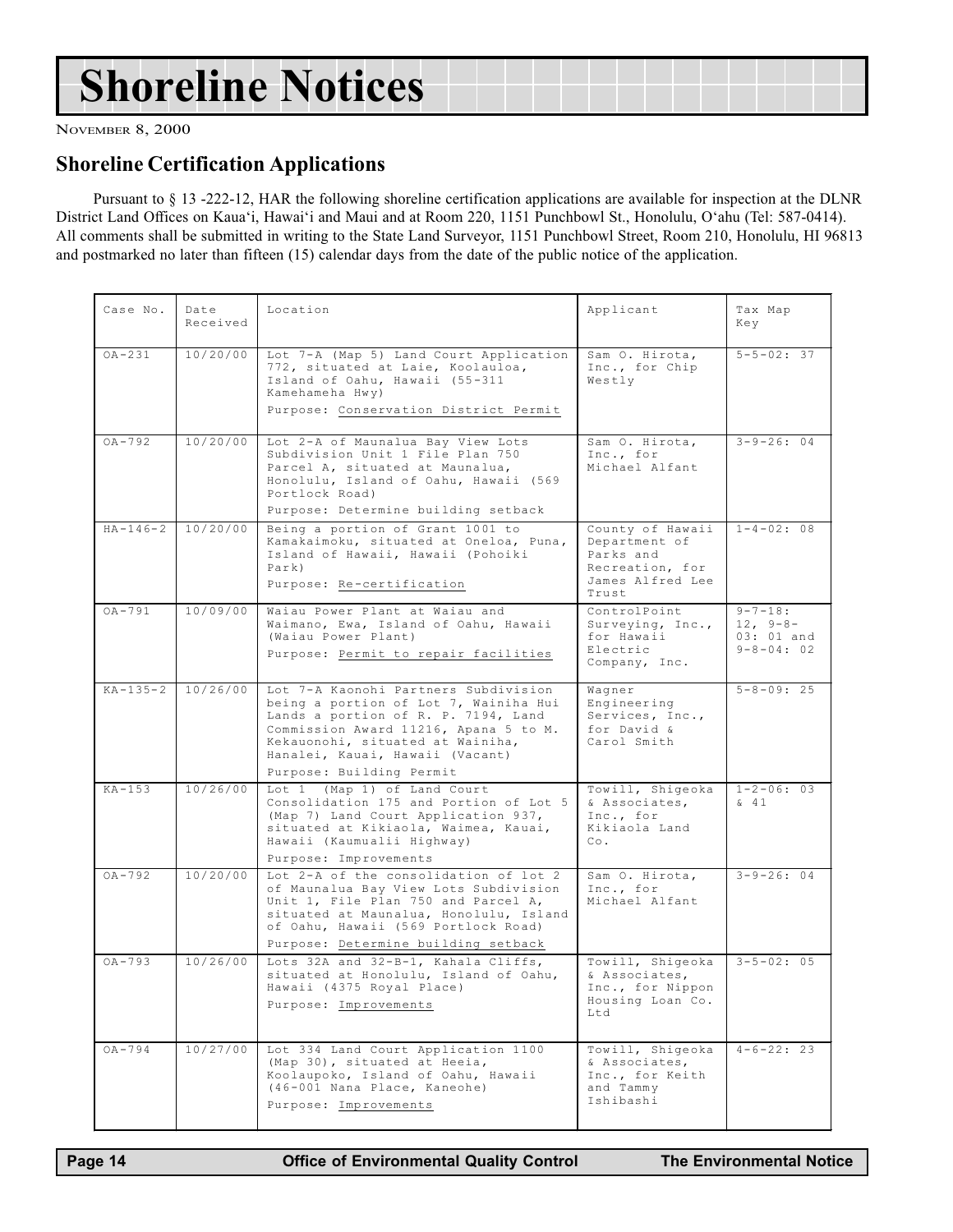# <span id="page-14-0"></span>Shoreline Notices

NOVEMBER 8, 2000

## Shoreline Certifications and Rejections

Pursuant to §13-222-26, HAR the following shorelines have been certified or rejected by the DLNR. A person may appeal a certification or rejection to the BLNR, 1151 Punchbowl Street, Room 220, Honolulu, HI 96813, by requesting in writing a contested case hearing no later than twenty (20) calendar days from the date of public notice of certification or rejection.

| Case<br>No. | Cert/Rej<br>Date      | Location                                                                                                                                                                                                                                                           | Applicant                                                                              | Tax Map<br>Key                                                  |
|-------------|-----------------------|--------------------------------------------------------------------------------------------------------------------------------------------------------------------------------------------------------------------------------------------------------------------|----------------------------------------------------------------------------------------|-----------------------------------------------------------------|
| $MA-235$    | Rejected<br>10/16/00  | Puamana Planned Development, Unit 1 (File<br>Plan 1056) and Unit 3 (File Plan 1130) at<br>Kaulalo, Makila, Pahoa and Polanui,<br>Lahaina, Island of Maui, Hawaii (34<br>Pauailima Place-Puamana Community<br>Association<br>Purpose: To determine building setback | Tanaka<br>Engineers,<br>Inc., for<br>Martin Strasen<br>and Connie<br>Stevenson         | $4 - 6 - 28:$<br>$01 - 4 - 6 -$<br>29:01<br>and $4-6-$<br>32:01 |
| $HA-232$    | Certified<br>10/24/00 | Lot 5-E Land Court Application 1800 as<br>shown on Map 2 and Governor Executive<br>Order 847, Pohoiki, Puna, Island of<br>Hawaii, Hawaii (Pohoiki Park)<br>Purpose: Park Improvements                                                                              | County of<br>Hawaii<br>Department of<br>Parks and<br>Recreation                        | $1 - 3 - 08:$<br>14 & 21                                        |
| $HA-233$    | Certified<br>10/24/00 | Lot 2 being a portion of Land Commission<br>Award 7073, Apana 1 to Kapae situated at Kahului $2^{nd}$ , North Kona, Island of Hawaii<br>(75-5992 Alii Drive)<br>Purpose: Satisfy sales agreement                                                                   | Wes Thomas<br>Associates,<br>for Mark<br>Parker                                        | $7 - 5 - 19:$<br>30                                             |
| OA-739      | Rejected<br>10/24/00  | Lot 1030 of Land Court Application 677 as<br>Shown on Map 232 at Kaneohe, Koolaupoko,<br>Oahu, Hawaii (3 Kailuana Place)<br>Purpose: Building Permit                                                                                                               | A.F.M.<br>Corporation,<br>for Robert<br>Reeve                                          | $4 - 3 - 22:$<br>0.3                                            |
| OA-061      | Certified<br>10/24/00 | Lot 6, Section "D" Kawailoa, Beach Lots,<br>Portion of R.P. 4475, Land Commission<br>Award 7713, Apana 33 to V. Kamamalu at<br>Kawailoa, Waialua, Island of Oahu, Hawaii<br>(61-375A Kamehameha Hwy)<br>Purpose: County Building Permit                            | Walter P.<br>Thompson,<br>Inc., for<br>George Suman                                    | $6 - 1 - 12:$<br>21                                             |
| $0A-786$    | Certified<br>10/24/00 | Lot 31 and 31-A of the Kahala<br>Subdivision, Honolulu, Island of Oahu,<br>Hawaii (4377 Royal Place)<br>Purpose: Obtain County Building Permit                                                                                                                     | DJNS Surveying<br>& Mapping, for<br>James and<br>Kathryn<br>Daughtery                  | $3 - 5 - 02:$<br>04                                             |
| $0A-787$    | Certified<br>10/24/00 | Lots 181 to 183 and 186 (Map 15), Lots<br>195 to 198 (Map 16), Lots 184-A and 184-B<br>(Map 23) of Land Court Application 1095<br>at Kaunala, Koolauloa, Oahu, Hawaii<br>(Kamehameha Highway and Makanale Street)<br>Purpose: Consolidation and Resubdivision      | ControlPoint<br>Surveying,<br>Inc., for GGS<br>$(Hi)$ Inc.,<br>Paul Mori,<br>President | $5 - 8 - 6:1$<br>to $5, 8$<br>& 12                              |
| OA-785      | Certified<br>10/24/00 | Lots 18-A-1 & 18-A of the Kahala<br>Subdivision, being a portion of R.P.<br>7721, Land Commission Award 228, Apana 2<br>to Kaleiheana, Honolulu, Island of Oahu,<br>Hawaii (4471 Kahala Avenue)<br>Purpose: County Building Permit                                 | Walter P.<br>Thompson,<br>Inc., for Sam<br>L. Harlan                                   | $3 - 5 - 03:$<br>0.35                                           |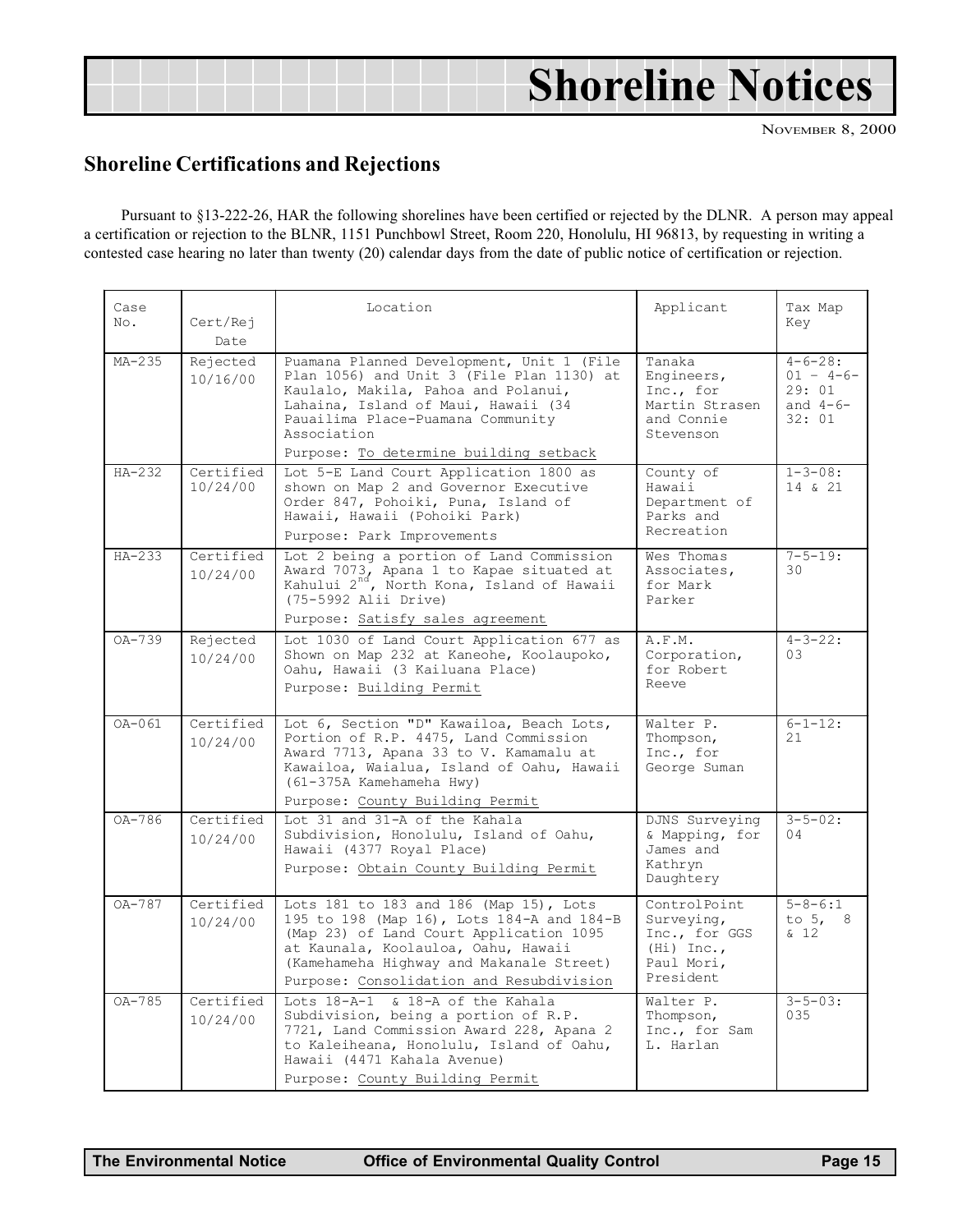# <span id="page-15-0"></span>Coastal Zone News

NOVEMBER 8, 2000

## Federal Consistency Reviews

The Hawai'i Coastal Zone Management (CZM) Program has received the following federal actions to review for consistency with the CZM objectives and policies in Chapter 205A, Hawai'i Revised Statutes. This public notice is being provided in accordance with section 306(d)(14) of the National Coastal Zone Management Act of 1972, as amended. For general information about CZM federal consistency, please call John Nakagawa with the Hawai'i CZM Program at 587-2878. For specific information or questions about an action listed below please contact the CZM staff person identified for each action. Federally mandated deadlines require that comments be received by the date specified for each CZM consistency review and can be mailed to:

David W. Blane, Director Office of Planning Dept. of Business, Economic Development and Tourism P.O. Box 2359 Honolulu, Hawai'i 96804

Or, fax comments to the Hawai'i CZM Program at 587-2899.

## (1) Reconstruction of Stream Gage on Kaunakakai Stream, Moloka'i

Federal Action: Direct Federal Activity Federal Agency: U.S. Geological Survey Contact: Barry Hill, 587-2407 Location: Kaunakakai Gulch on east bank, 1.2 miles upstream of stream mouth. TMK: (2nd) 5-3-3: 1 CZM Contact: John Nakagawa, 587-2878 Proposed Action:

Replace the original stream gage that burned completely in 1998. The replacement gage will consist of a new instrument shelter, constructed of wood, metal or fiberglass, bolted to a concrete pad. A 2-inch galvanized steel pipe housing a plastic gas pressure line will be installed on the ground surface between the instrument shelter and the stream. The shelter will house a compressed air bubbler system stream gage. Gage reconstruction will directly affect an area of about 200 square feet.

Comments Due: November 22, 2000

# Marine and Coastal Zone Management Advisory Group (MACZMAG) Meetings Rescheduled

#### Coastal Erosion Subcommittee

The MACZMAG Coastal Erosion Subcommittee meeting has been rescheduled from November 9 to Monday, November 20, 2000 from 9:00 a.m. - 12:00 p.m. in the State Office Tower, 6th Floor. For more information, please call Debra Tom with the Hawai'i CZM Program 587-2840.

#### Non-Government Members Subcommittee

The MACZMAG Non-Government Members Subcommittee meeting has been rescheduled from November 17 to Friday, December 1, 2000 from 9:00 a.m. - 10:00 a.m. in the State Office Tower, Room 204. For more information, please call Susan Feeney with the Hawai'i CZM Program 587-2880.

#### Marine and Coastal Zone Management Advisory Group (MACZMAG)

The MACZMAG meeting has been rescheduled from November 17 to Friday, December 1, 2000 from 10:00 a.m. - 12:00 p.m. in the State Office Tower, Room 204. For more information, please call Susan Feeney with the Hawai'i CZM Program at 587-2880. MACZMAG meeting agendas and minutes are available on the Hawai'i Coastal Zone Management Program web page at www.hawaii.gov/dbedt/czm.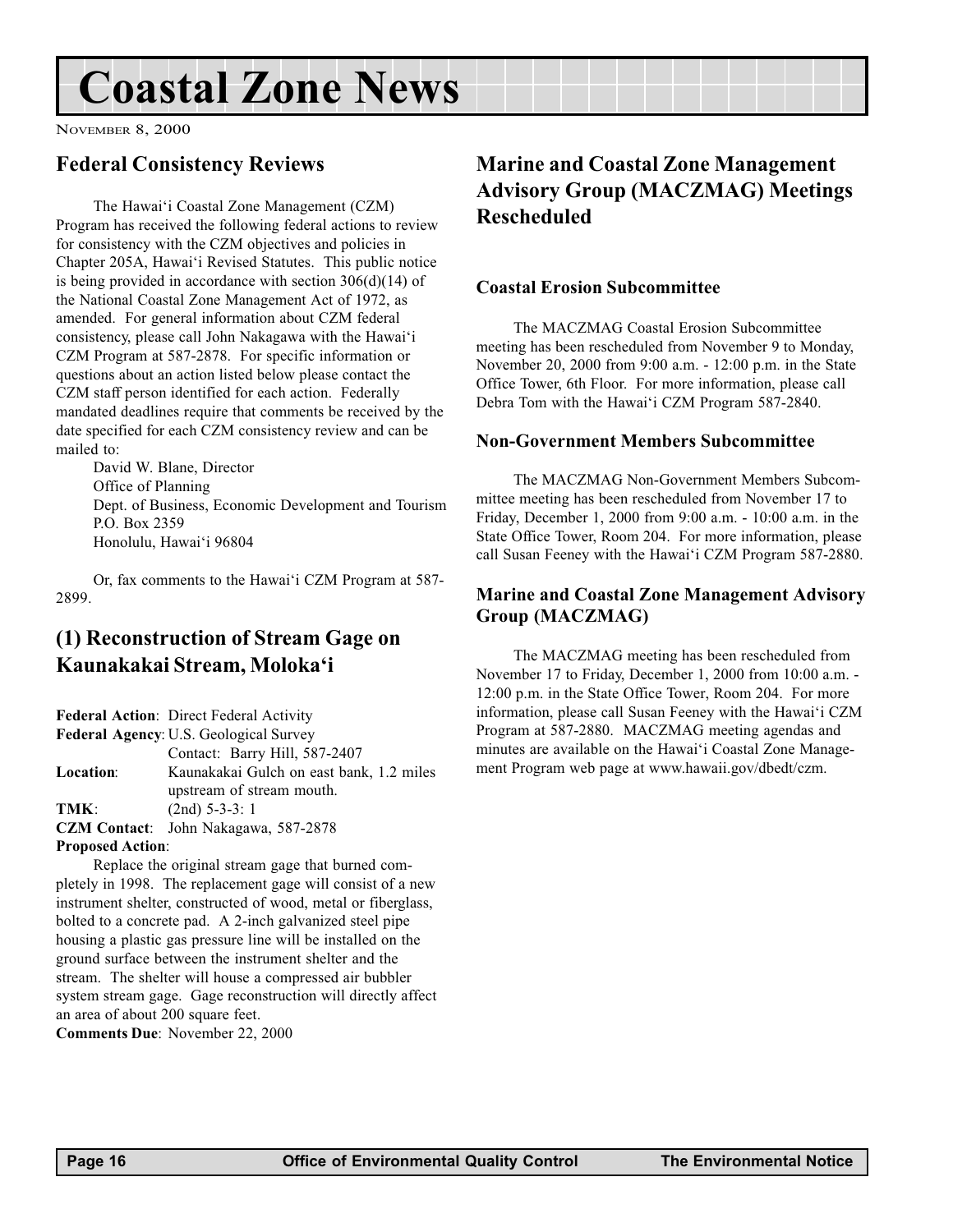# <span id="page-16-0"></span>Federal Notices

## Bank of Hawai'i Ha'iku Branch Nominated to the National Register

The State Historic Preservation Officer has nominated Bank of Hawai'i Ha'iku Branch, 771 Ha'iku Rd., Ha'iku, Maui, No. 00001284 to the National Register of Historic Places. Written comments concerning the significance of this property under the National Register criteria for evaluation may be forwarded to the National Register, National Park Service, 1849 C St. NW., NC400, Washington, DC 20240, by OCTOBER 31, 2000 (see, 65 F.R. 61186, October 16, 2000).

### Air Force Seeks Comments on Wake Island Code Revisions

The United States has possession of Wake Island, including Peale and Wilkes Islands, which are currently under the real property accountability of the Department of the Air Force. Having no aboriginal population (Editor's note: Wake Island has been the subject of an ongoing dispute between Enen-Kio and the U.S. Government - see http://www.enenkio.org/ for information) and having been occupied intermittently since its accession to the United States by United States military and civilian personnel (excluding the period of Japanese occupation during World War II), Wake Island has been under the jurisdiction and control of the Air Force and the Federal Aviation Administration had operated an air base there until 1994. The revised code would make a number of changes. Send comments on or before DECEMBER 26, 2000, to Mr. Philip Sheuerman, Associate General Counsel, Department of the Air Force, SAF/GCN, Room 4C921, 1740 Air Force Pentagon, Washington, DC 20330-1740. For more information, call Mr. Philip Sheuerman at (703) 695-4691 (see, 65 F.R. 63826, October 25, 2000)

### Minerals Management Service Meeting

The Minerals Management Advisory Board Outer Continental Shelf Scientific Committee (OCSSC) will meet on NOVEMBER 28-30, 2000. Discussion will focus on the following: (1) Ocean Activities Update; (2) Future Plans for Sand and Gravel Program; (3) Environmental Studies Program Highlights; and (4) Regional Updates. For more information call Robert LaBelle at (703) 787- 1756, or email him at robert.labelle@mms.gov (see, 65 F.R. 64231, October 26, 2000).

### APHIS Seeks Comments on Pest Risk Assessment for Importing Wood Packing

The Animal and Plant Health Inspection Service (APHIS) is considering amending the rules for the importing logs, lumber and other unmanufactured wood articles to decrease the risk of solid wood packing material (SWPM, e.g., crates, dunnage, wooden

spools, pallets, packing blocks, etc.) introducing exotic plant pests into the United States such as the pine shoot beetle and the Asian longhorned beetle. These and other plant pests that could be carried by SWPM and pose a serious threat to agriculture and natural, cultivated and urban forests. To evaluate risks, APHIS seeks your comments on a "Draft Pest Risk Assessment for the Importation of Solid Waste Packing Materials into the United States" especially on: (1) means by which pests could potentially be transported via SWPM (i.e., pathways); (2) assessing the potential for insect and pathogenic pests that may be transported with SWPM to enter the United States and become established; and (3) estimating the potential economic and environmental consequences these pests may have on forest and tree resources if they become established in the United States. See the Internet website http://www.aphis.usda.gov/ ppq/pra/swpm. APHIS will consider your comment if you state that your comment refers to Docket No. 98-057-2 and if you file your comments electronically at http://comments.aphis.usda.gov on the Internet. All comments must be received by FEBRUARY 14, 2001 (see, 65 F.R. 61301, October 17, 2000, and 65 F.R. 63291, October 23, 2000).

### Revised Pesticide Risk Document Available

The U.S. Environmental Protection Agency (EPA) announced the availability of the revised version of "The Role of Use-Related" Information in Pesticide Risk Assessment and Pesticide Risk Management." You may obtain electronic copies of this document by visiting the Office of Pesticide Programs Home Page at http:// www.epa.gov/pesticides on the Internet. Click on FQPA and look for this document under "Science Policies." For more information, call Deborah Sisco at (703) 308-8090 or email her at sisco.deborah@epa.gov (see, 65 F.R. 60435, October 11, 2000).

## Watershed Approach to Federal Land Management: Unified Federal Policy

 Federal lands contain significant physico-biological resources important to Americans for multiple uses such as drinking water, irrigation, transportation, recreation, and wildlife habitat. Federal land managers must protect and restore these resources on more than 800 million acres. Effective OCTOBER 18, 2000, The Departments of Agriculture, Commerce, Defense, Energy and the Interior, the U.S. Environmental Protection Agency, the Tennessee Valley Authority and the U.S. Army Corps of Engineers have adopted a unified federal policy on watershed management, which provides a framework for a watershed approach (Editor's note: This appears to be similar to the ahupua'a model for indigenous land management in Hawai'i) to federal land and resource management activities. Copies of the final policy are available on the internet at www.cleanwater.gov/ufp and more information is available by calling Eric Janes at (202) 452-7752 (see, 65 F.R. 62566, October 18, 2000).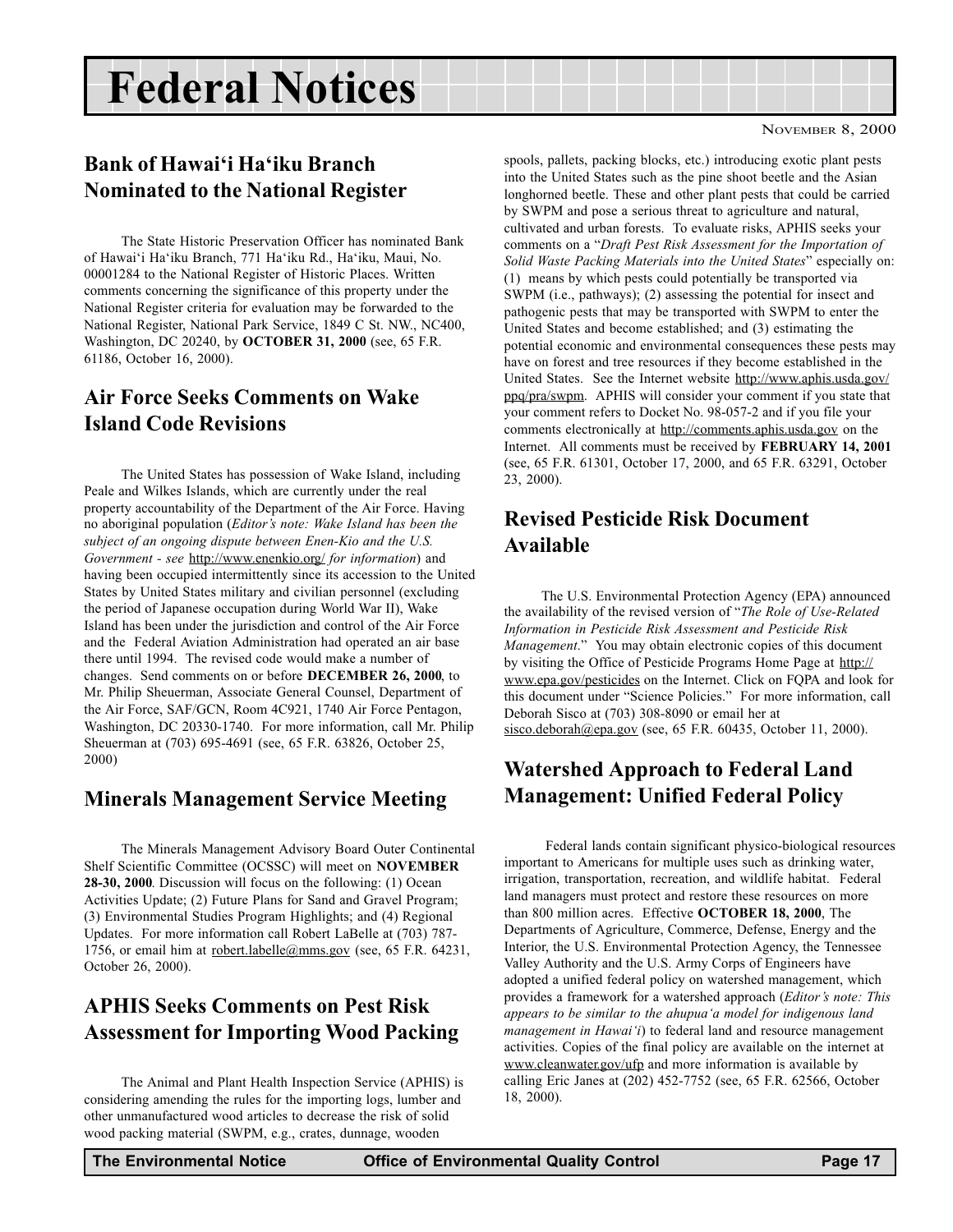<span id="page-17-0"></span>

## EPA Seeks Comments on Proposed \$200,000 Administrative Penalty **Assessments**

The U.S. Environmental Protection Agency is seeking public comment on proposed Class II Administrative Penalty Assessments for Alleged Violations of the Clean Water Act for Hawaiian Electric Company, Inc's (HECO), Honolulu and Waiau Generating Stations. For the alleged violations set forth in Consent Agreements, HECO agrees to pay to the United States civil penalties in the amount of \$200,000. Call Danielle Carr at the above number if you wish to receive a copy of EPA's Consolidated Rules, review the Complaints or other documents filed in these proceedings, comment upon the proposed assessments, or otherwise participate in the proceedings. In order to provide opportunity for public comment, EPA will issue no final orders assessing a penalty in these proceedings prior to forty (40) days after the date of publication (October 23, 2000) of its notice (see 65 F.R.63249, October 23, 2000, for official notice and details).

## EPA Seeks Comments Non-Point Source Pollution Guidance

EPA is requesting comments on draft technical guidance for managing agricultural sources of nonpoint pollution. See the complete text of the draft guidance on EPA's Internet site on the Nonpoint Source Control Branch homepage http://www.epa.gov/ owow/nps/new.html. Written comments must be sent no later than JANUARY 16, 2001 to Sharon Buck at buck.sharon@epa.gov. (see, 65 F.R. 61325, October 17, 2000).

### Commercial Space Transportation Launch **Sites**

Effective DECEMBER 18, 2000, the Federal Aviation Administration (FAA) is amending its commercial space transportation licensing regulations to add licensing and safety requirements for the operation of a launch site. To date, commercial launches have occurred principally at federal launch ranges under safety procedures developed by federal launch range operators. To enable the development and use of launch sites that are not operated by a federal launch range, rules are needed to establish specific licensing and safety requirements for operating a launch site, whether that site is located on or off of a federal launch range. (Editor's note: Hawai'' has one federal launch area at the Kaua'i Test Facility). FAA is also seeking comments on handling of solid propellants and cooperation with the National Transportation Safety Board - these must be submitted on or before December 18, 2000 (see 65 F.R. 62811, October 19, 2000, for details).

Also, FAA is proposing to amend the its commercial space transportation regulations to codify its license application process for launch from a non-federal launch site. (Editor's note: Hawai'i has one federal launch area at the Kaua'i Test Facility and no nonfederal commercial launch facilities - although there is an EIS for a Big Island Spaceport which was killed by the Governor). Address your comments to the Docket Management System, U.S. Department of Transportation, Room Plaza 401, 400 Seventh Street, SW., Washington, DC 20590-0001. Identify docket number FAA-2000- 7953 at the beginning of your comments before FEBRUARY 22, 2001. For more information, call Michael Dook at (202) 267-8462 (see, 65 F.R. 63921, October 25, 2000, for more details).

## Hawai'i Polluted Runoff Plan - \$763,000 Grant to be Awarded

The U.S. Environmental Protection Agency (EPA) has approved Hawai'i's polluted-runoff plan, opening up a  $$763,000$ EPA grant to restore impaired watersheds in Hawai'i. "Controlling pollution before it gets into the streams and coastal waters will protect Hawai'i's many ahupua'a areas from the mountains to the sea," said Felicia Marcus, EPA regional administrator in San Francisco (EPA Press Release, October 10, 2000).

### Comments Sought on Pesticides in Drinking Water Science Policies

The U.S. Environmental Protection Agency (EPA) wants comments on two science policy documents about pesticide risk assessment in drinking water. These documents are entitled, respectively, "Drinking Water Screening-Level Assessments" and Standard Operating Procedure (SOP) for Incorporating Screening-Level Estimates of Drinking Water Exposures into Aggregate Risk Assessments." Comments, identified by docket control number OPP-00679, must be received on or before DECEMBER 11, 2000 (see, 65 F.R. 60437, October 11, 2000).

## Methamphetamine Law Enforcement Program FONSI

The Bureau of Justice Assistance has prepared an environmental assessment that concludes that the methamphetamine investigation and clandestine laboratory closure activities of the Methamphetamine/Drug Hot Spots Program will not have a significant impact on the quality of the human environment. For copies see BJA's Website at www.oip.usdoj.gov/bja/ methenviron.htm (see, 65 F.R. 64990, October 31, 2000).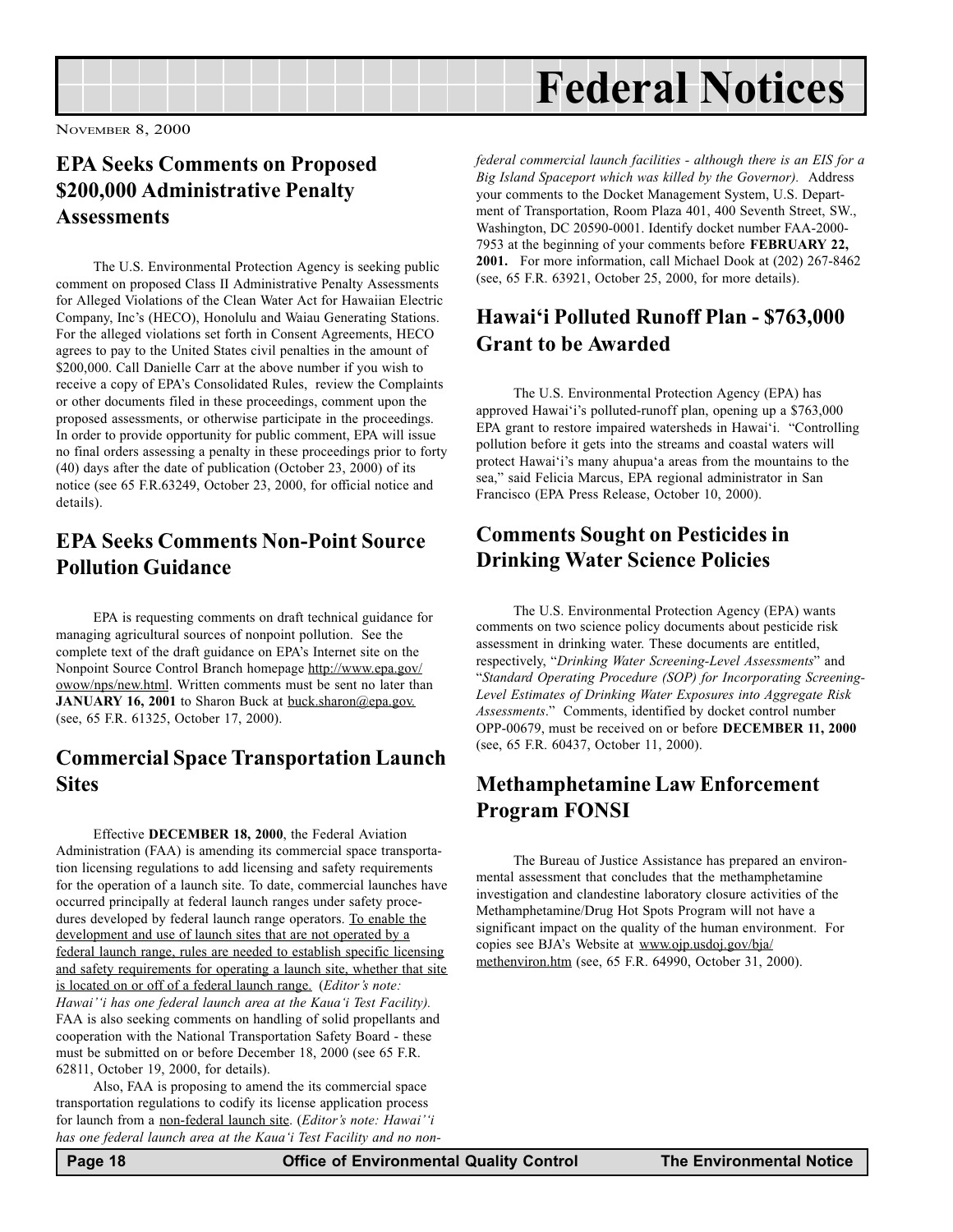Department of Health Notices

NOVEMBER 8, 2000

#### DEPARTMENT OF HEALTH NOTICE Amendments to Hawai'i Administrative Rules, Title 11, Chapter 54, Water Quality Standards October 2000

The Amendment and Compilation of the Hawai'i Administrative Rules, Chapter 11-54, Water Quality Standards, dated April 4, 2000, contains inadvertent typographical errors. Typographical errors in §§11-54-04(b)(3), 11-54-05.2(d)(1), and 11-54-06(b)(3) (2000) replaced text in the previous version of the rule, dated October 29, 1992, with a version not intended or subject to the public notice and hearing in 1999.

The U.S. Environmental Protection Agency requires clarification or correction of certain new text in §§11-54-05 and 11- 54-06(d)(1)(ii) (2000), and none of the clarifications or corrections proposed below change the intended meaning of the 2000 rule.

The Department of Health intends to correct and clarify these sections soon through rulemaking. Until the corrective rulemaking is complete, DOH intends to interpret the sections noted by EPA as indicated below. (All emphases are added). DOH does not anticipate that anyone will have any practical problems resulting from this interpretation, and anyone who anticipates or experiences problems, or anyone who has questions about this notice should contact June Harrigan at (808)586- 4337.

#### $§11-54-04(b)(3)$

#### 2000 VERSION

All values are expressed in micrograms per liter.

|                                        | Freshwater |               | Saltwater |               | Fish        |
|----------------------------------------|------------|---------------|-----------|---------------|-------------|
| Pollutant                              |            | Acute Chronic |           | Acute Chronic | Consumption |
| Tributyltin                            | ns         | 0.026         | ns        | 0.1           | ns          |
| $ns - No standard has been developed.$ |            |               |           |               |             |

#### INTENDED VERSION (10/29/92 rule)

All values are expressed in micrograms per liter. Freshwater Saltwater Fish Pollutant Acute Chronic Acute Chronic Consumption Tributyltin ns 0.026 ns 0.01 ns ns  $ns - No standard has been developed.$ 

#### §11-54-05

2000 VERSION

"waterbody types are defined in section 11-05-01."

INTERPRETATION [EPA requires clarification or correction] "waterbody types are defined in section **11-54-01**."

#### $§11-54-05.2(d)(1)$ 2000 VERSION

|                 | Not to       |
|-----------------|--------------|
| Not to exceed   | exceed the   |
| the given value | given value  |
| more than       | more than    |
| ten per cent    | two per cent |
| of the time     | of the time  |
| 35.00           | 35.00        |
|                 |              |
|                 |              |

Total Phosphorous

 $(g P/L)$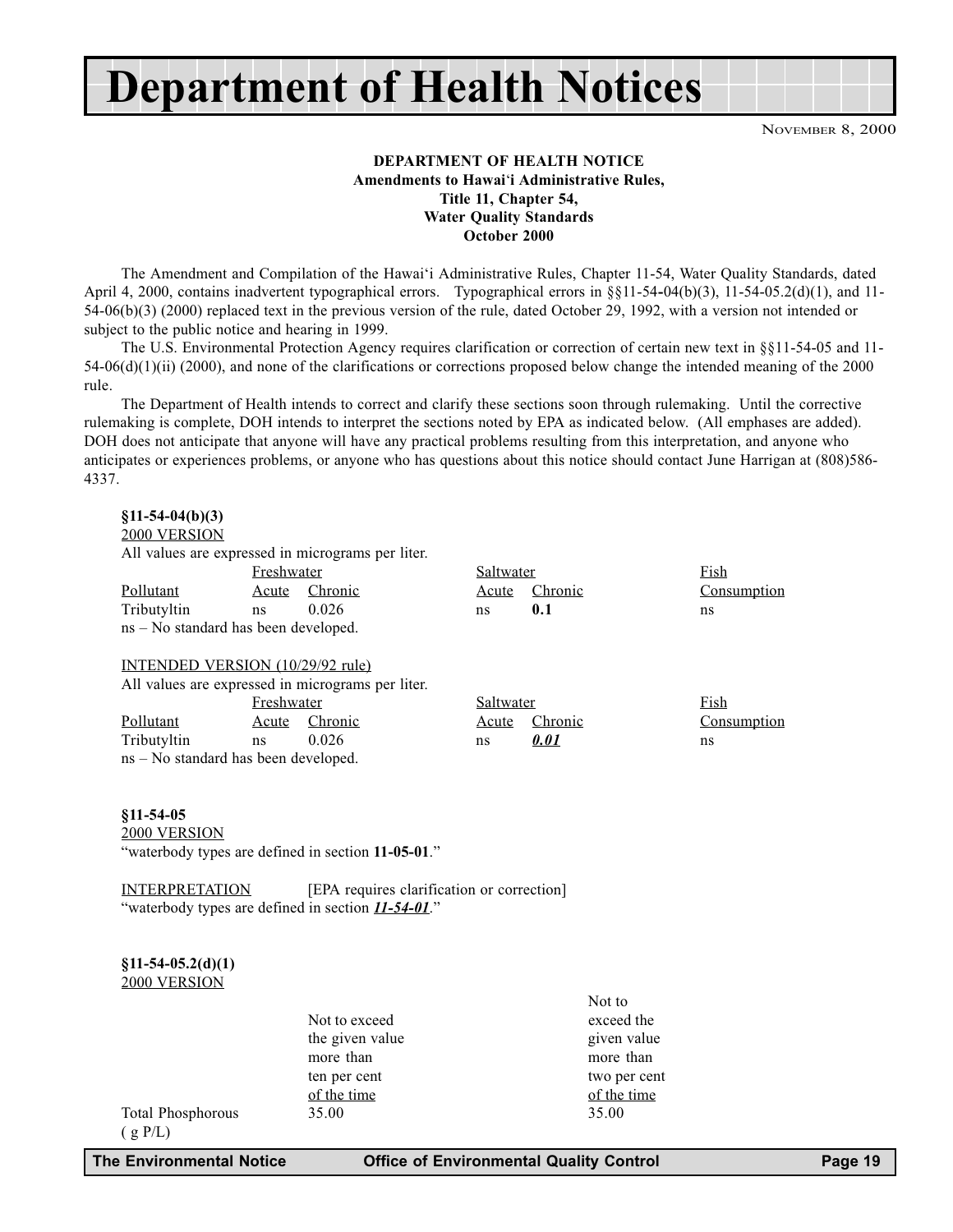# Department of Health Notices

#### NOVEMBER 8, 2000

#### INTENDED VERSION (10/29/92 rule)

|                          | Not to exceed   | exceed the   |
|--------------------------|-----------------|--------------|
|                          | the given value | given value  |
|                          | more than       | more than    |
|                          | ten per cent    | two per cent |
|                          | of the time     | of the time  |
| <b>Total Phosphorous</b> | <b>50.00</b>    | <u>75.00</u> |
| (g P/L)                  |                 |              |
|                          |                 |              |
|                          |                 |              |

§11-54-06(b)(3) 2000 VERSION

| Geometric   |
|-------------|
| mean not to |
| exceed the  |
| given value |

Ammonia Nitrogen  $(g NHA-N/L)$  2.50\*\*

\*\*"Dry" criteria apply when the open coastal waters receive less than three million gallons per day of fresh water discharge per shoreline mile.

Not to

#### INTENDED VERSION (10/29/92 rule)

Geometric mean not to exceed the given value

#### Ammonia Nitrogen ( g NH4-N/L)  $2.00**$

\*\*Dry criteria apply when the open coastal waters receive less than three million gallons per day of fresh water discharge per shoreline mile.

#### §11-54-06(b)(3)

2000 VERSION

[The light extinction criteria were inadvertently deleted from the section.]

#### INTENDED VERSION (10/29/92 rule)

|                         | Geometric<br>Mean not to | Not to exceed<br>The given value | Not to<br>Exceed the |
|-------------------------|--------------------------|----------------------------------|----------------------|
|                         | Exceed the               | More than                        | Given value          |
|                         | Given value              | Ten per cent                     | More than            |
|                         |                          | Of the time                      | Two per              |
|                         |                          |                                  | Cent of              |
|                         |                          |                                  | The time             |
| <b>Light Extinction</b> | $0.20*$                  | $0.50*$                          | $0.85*$              |
| Coefficient (k units)   | $0.10**$                 | $0.30**$                         | $0.55**$             |
|                         |                          |                                  |                      |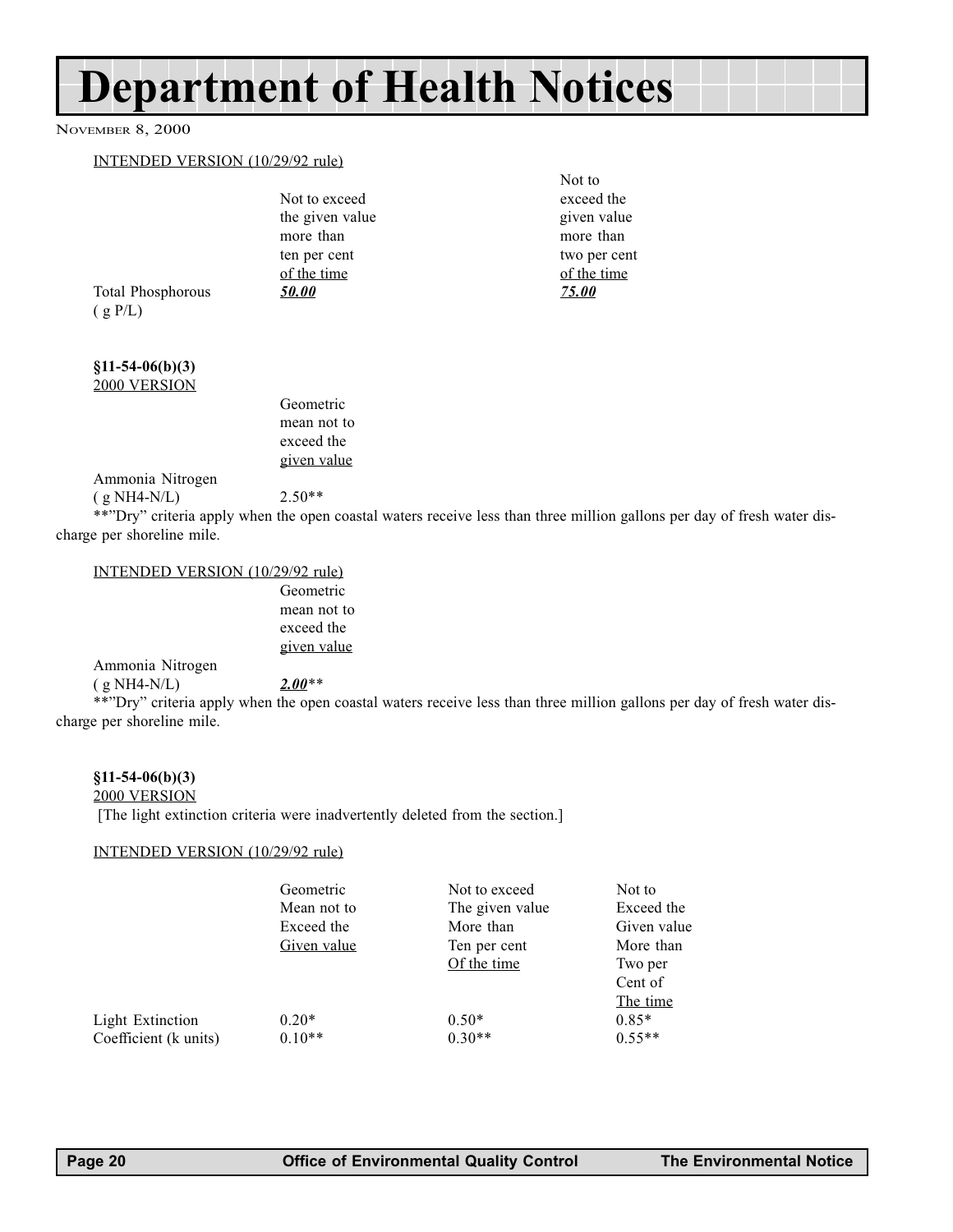# Department of Health Notices

NOVEMBER 8, 2000

#### $§11-54-06(d)(1)(ii)$

2000 VERSION

"if nearshore marine water salinity is less than 32.00 parts per thousand"

INTERPRETATION [EPA requires clarification or correction]

"if nearshore marine water salinity is less than  $or$  equal to 32.00 parts per thousand"

#### §11-54-06(d)(1)(ii)

#### 2000 VERSION

 The absolute value of the upper 95 per cent confidence limit for the calculated sample regression coefficient (M) shall not exceed the following values:

#### INTERPRETATION [EPA requires clarification or correction]

The absolute value of the upper 95 per cent confidence limit for the calculated sample regression coefficient (M) shall not exceed the *absolute value of the* following values:"

## Hawai'i Water Quality Conference 2000 Update on Water Quality Issues Facing Hawai'i

The Hawai'i Association of Conservation Districts (HACD) and the University of Hawai'i-College of Tropical Agriculture & Human Resources (CTAHR) will sponsor the Hawai'i Water Quality Conference 2000. Water quality issues facing Hawai'i will be discussed on November 29th, 30th and December 1st, 2000 at the University of Hawai'i, Manoa Campus Center Ballroom.

The Hawai'i Water Quality Conference 2000 will provide an appropriate forum to discuss water quality concerns. Speakers and panelists will include guests from the University of Hawai'i, US Geological Survey, Oceanit Laboratories, US Environmental Protection Agency, USDA Natural Resources Conservation Service and America's Clean Water Foundation. A field trip is planned for the second day of the conference.

Registration materials can be for one day or the entire three days. A student rate is also available with a copy of a valid ID. Please contact HACD at (808) 586-4389 for pre-registration materials.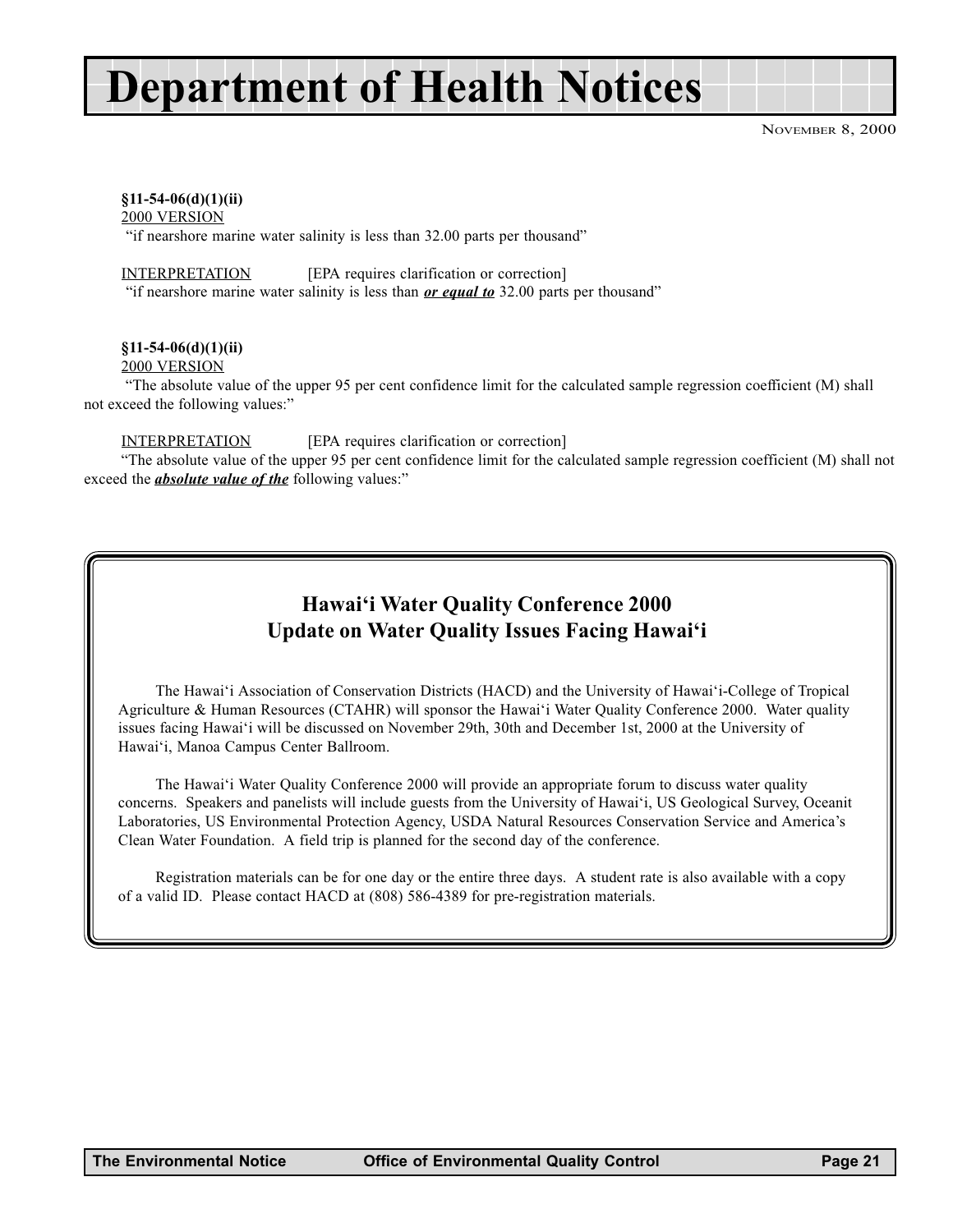# DOH Enforcement Notices

NOVEMBER 8, 2000

### Summary of inspection and Enforcement Actions

The table below shows a tally of the inspections and responses conducted by DOH pollution control program personnel during the period from April through June 2000. Formal and informal enforcement actions, and the settlements that arise out of those actions, are counted as well. Inspections and enforcement actions are listed by program area. For more information, please contact the DOH Environmental Planning Office at 586-4337.

|                                        | Inspections/<br><b>Responses</b> | <b>Informal</b><br>Actions <sup>1</sup> | <b>Formal</b><br>Actions <sup>2</sup> | <b>Formal</b><br><b>Actions</b><br><b>Concluded</b> | <b>Formal</b><br><b>Actions</b><br>Pending |
|----------------------------------------|----------------------------------|-----------------------------------------|---------------------------------------|-----------------------------------------------------|--------------------------------------------|
|                                        | April - June,<br>2000            | April - June,<br>2000                   | April - June,<br>2000                 | April - June, 2000                                  | Total as of June<br>30th, 2000             |
| <b>Clean Air Branch</b>                |                                  |                                         |                                       |                                                     |                                            |
| <b>Fugitive Dust</b>                   | 170                              | 6                                       | 0                                     | 0                                                   | 0                                          |
| Noncovered Sources                     | 39                               | 4                                       | 0                                     | $\mathbf{1}$                                        | 5                                          |
| <b>Covered Sources</b>                 | 56                               | 13                                      | 0                                     | $\mathbf{1}$                                        | $\overline{c}$                             |
| <b>Agricultural Burning</b>            | 81                               | 4                                       | $\mathbf{0}$                          | $\Omega$                                            | $\mathbf{1}$                               |
| Open Burning                           | 21                               | 4                                       | $\Omega$                              | $\Omega$                                            | $\Omega$                                   |
| Others                                 |                                  |                                         |                                       |                                                     |                                            |
| Solid & Hazardous Waste Branch         |                                  |                                         |                                       |                                                     |                                            |
| Underground Storage Tanks              | 44                               | 24                                      | 0                                     | 0                                                   | 0                                          |
| Hazardous Waste                        | 33                               | $\overline{7}$                          | 6                                     | $\overline{2}$                                      | $\overline{7}$                             |
| Solid Waste                            | 107                              | 17                                      | $\overline{2}$                        | 1                                                   | $\mathbf{1}$                               |
|                                        |                                  |                                         |                                       |                                                     |                                            |
| <b>Clean Water Branch</b>              |                                  |                                         |                                       |                                                     |                                            |
| Permitted Discharges (NPDES)           | 42                               | 9                                       | 0                                     | 0                                                   | $\overline{c}$                             |
| Non-permitted Discharges               | 71                               | $\mathbf{1}$                            | 0                                     | $\Omega$                                            | 3                                          |
| <b>Water Quality Certifications</b>    | 5                                | $\Omega$                                | $\Omega$                              | $\Omega$                                            | $\Omega$                                   |
| <b>Wastewater Branch</b>               |                                  |                                         |                                       |                                                     |                                            |
| <b>Wastewater Treatment Plants</b>     | 35                               | 1                                       | 0                                     | 1                                                   | 1                                          |
| Individual Wastewater Systems          | 17                               | 8                                       | 2                                     | 1                                                   | 12                                         |
| <b>Animal Waste</b>                    | 3                                | 0                                       | 0                                     | $\Omega$                                            | $\Omega$                                   |
|                                        |                                  |                                         |                                       |                                                     |                                            |
| <b>Safe Drinking Water Branch</b>      |                                  |                                         |                                       |                                                     |                                            |
| <b>Public Water Systems</b>            | 1                                | 8                                       | 0                                     | $\mathbf{1}$                                        | $\overline{c}$                             |
| Wells - Underground Injection Control  | 8                                | 11                                      | $\Omega$                              | $\mathbf{0}$                                        | 0                                          |
|                                        |                                  |                                         |                                       |                                                     |                                            |
| Hazard Evaluation & Emergency Response |                                  |                                         |                                       |                                                     |                                            |
| Oil Spills                             | $\overline{c}$                   | 1                                       | 0                                     | 0                                                   | $\mathbf 1$                                |
| Hazardous Waste Releases               | 13                               | $\overline{2}$                          | $\Omega$                              | $\mathbf{0}$                                        | 3                                          |
|                                        |                                  |                                         |                                       |                                                     |                                            |

<sup>1</sup> Informal actions generally cover less serious issues such as small infractions by individuals, or violations of permit technicalities which do not directly impact environmental quality. Specifically, informal actions are informal letters warning a person or entity that they are violating environmental laws, and normally requiring corrective action by a specified deadline. Field citations are also included in this category.

 $2$  Formal actions generally cover any serious violation and repeat or continued violations of permit technicalities. Unsuccessful informal actions lead to formal actions. Specifically, formal actions are administrative "contested case" proceedings which typically include a formal notice of violation and an order. Orders often require corrective action, reports, and payment of a penalty. Administrative "trials" may be held.

Page 22 **Office of Environmental Quality Control** The Environmental Notice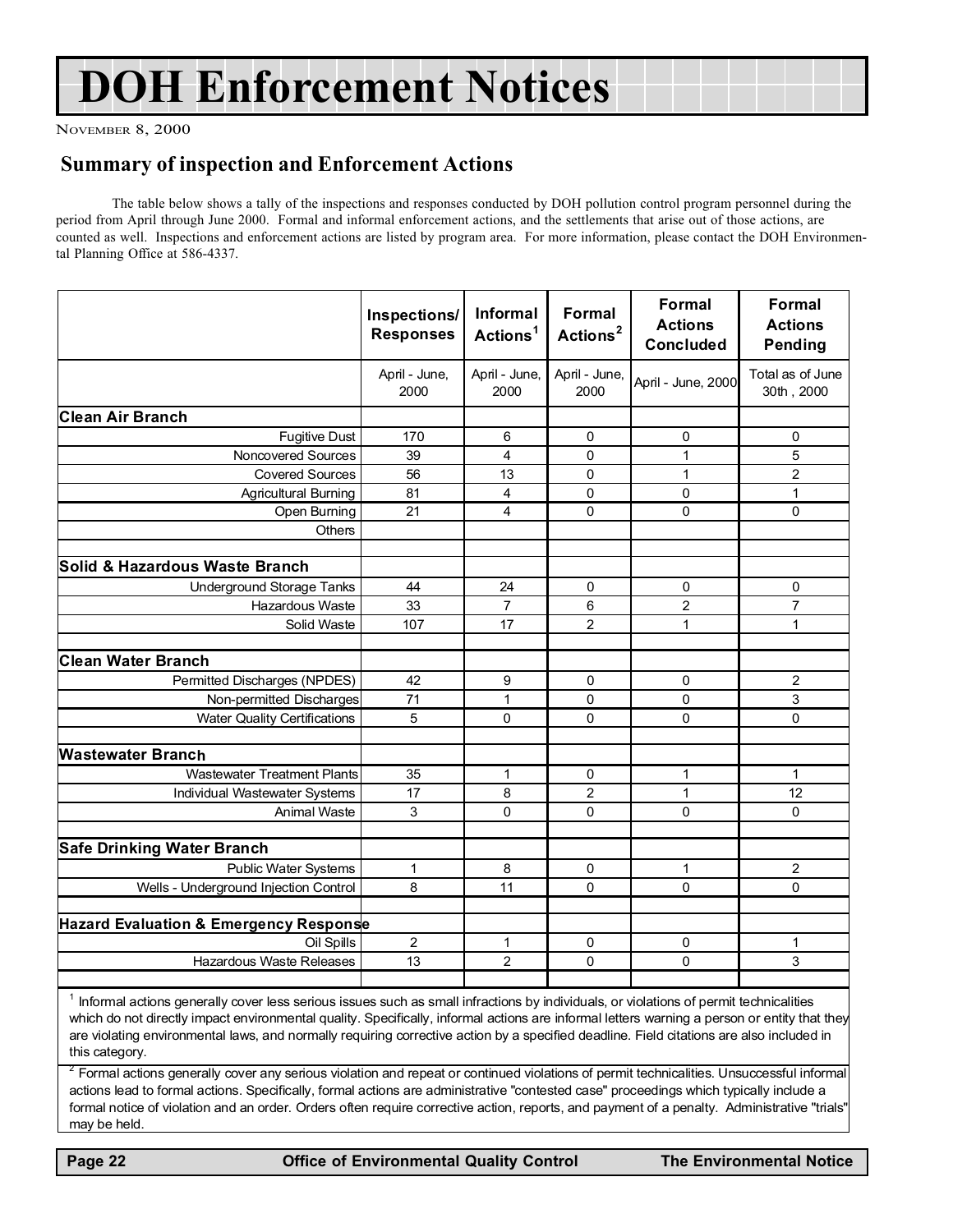# DOH Enforcement Notices

# Formal Enforcement Actions and Settlements Completed by DOH

Complaints and violation notices issued from April through June 2000 are summarized below. The summaries do not constitute exact descriptions of the violations. For complete and accurate descriptions, please contact DOH at 586-4337 for copies of the violation notices.

#### FORMAL ENFORCEMENT ACTIONS

#### Solid & Hazardous Waste Branch

On April 20, 2000, DOH served a Complaint, Order, and Right to Request a Hearing notice to Unitek Solvent Services, Inc. for the following violations at a Unitek facility in Kapolei, O'ahu; storing of hazardous wastes without a permit and failing to test used oil before transportation. An administrative penalty of \$37,100 was assessed against Unitek for the violations.

On June 13, 2000, Unitek Solvent Services, Inc. was again served another Complaint, Order, and Right to Request a Hearing notice for an unrelated violation at a Unitek facility in Kahului, Maui. During January 1999, DOH inspections found that Unitek stored hazardous wastes without a permit, transported hazardous waste and used oil without an EPA identification number, failed to test used oil, and did not have a used oil processor and marketer permit. Accordingly, an administrative penalty of \$26,075 was assessed for the violations.

A Complaint, Order, and Right to Request a Hearing notice was served to Amfac/JMB Hawaii on May 9, 2000. DOH inspections on October 1999 and January 2000 found that Amfac/ JMB violated DOH rules by storing hazardous waste on its premises without a permit, and also failed to make a hazardous waste determination. An administrative penalty of \$67,848 was assessed for the violations.

Another Complaint, Order, and Right to Request a Hearing notice was served to Matson Terminals, Inc. also on May 9, 2000 for violation of DOH rules. An inspection of the facility in May 1999 discovered that Matson was storing hazardous waste without a permit, and did not clearly label drums of used oil with the words "Used Oil." An administrative penalty of \$28,500 was assigned for the violations.

A Notice of Violation Order (NOVO) was served on June 16, 2000 to Old World Products of Hawaii, Inc. The NOVO was issued after DOH staff visited Old World Products facilities on September 1999, and discovered green waste and processed grease trap waste being composted on site. The site did not have a permit to operate as a solid waste management facility. Old World Products was informed of the permit application requirements, and instructed not to accept any more green waste and grease trap waste until it received a solid waste management permit. However, DOH discovered that between October 1999 and April 2000, Old World

Products accepted about 14,800 gallons of grease trap waste. The company president also admitted to continually receiving and processing grease trap waste. In light of this information, the NOVO required Old World Products to immediately stop storing and processing grease trap waste, provide a written closure plan to DOH, and implement the DOH approved closure plan. An administrative penalty of \$50,230 was also assessed for the repeated violations.

On June 26, 2000, DOH served a Complaint, Order, and Right to Request a Hearing notice to Caesars Cleaners for storage of hazardous waste without a permit, mismanagement of containers, failure to label containers of hazardous waste with the words "Hazardous Waste," failure to certify that a new tank system for hazardous waste storage was properly designed and installed, and failure to provide secondary containment of a new tank system. An administrative penalty of \$138,945 was assessed against Caesars Cleaners for the violations.

A Complaint, Order and Right to Request a Hearing notice was served to Maui Community College on June 27, 2000, for violations of DOH rules. DOH inspections on October, 1998 found that Maui Community College stored hazardous waste on its facilities without a permit. The community college also failed to make a hazardous waste determination of wastes stored at their facilities, mismanaged containers in their chemical storage room, had no hazardous waste labels or accumulation start dates on containers, and lacked adequate aisle space in the chemistry storage room. Consequently, Maui Community College was assessed an administrative penalty of \$124,100 for the violations.

DOH served a Notice of Violation and Order (NOVO) to Maui Scrap Metal, Inc. on June 30, 2000. The NOVO instructed Maui Scrap Metal, Inc. to immediately stop acceptance of all solid waste and recyclable waste, clean-up accumulated solid waste stored around their facility, and transport waste to other permitted solid waste recycling facilities. Maui Scrap Metal was also required to submit a work plan and schedule for assessment, sampling, and analysis, to identify and determine the extent of any surface or subsurface contamination at the storage sites. The plan required approval by DOH and should include proposed cleanup actions and implementation schedule based on the assessment. The NOVO also assigned a penalty of \$71,350 for the violations.

#### Wastewater Branch

A Notice and Finding of Violation and Order (NFVO) was served on May 10, 2000 to Robyn Michele Blaisdell and Margaret Bourne Moor, for violating DOH rules relating to individual wastewater systems. Several DOH inspections discovered repeated overflows from an individual wastewater system on the Blaisdell and Moore property in Makawao, Maui. DOH inspectors found that the wastewater system overflowed on April, 1996 and two more times in June and July, 1999. A penalty of \$2500 was assessed for the violations.

Another Notice and Finding of Violation and Order was served to Annette Nahinu and Lamariana Sailing Club, Inc. on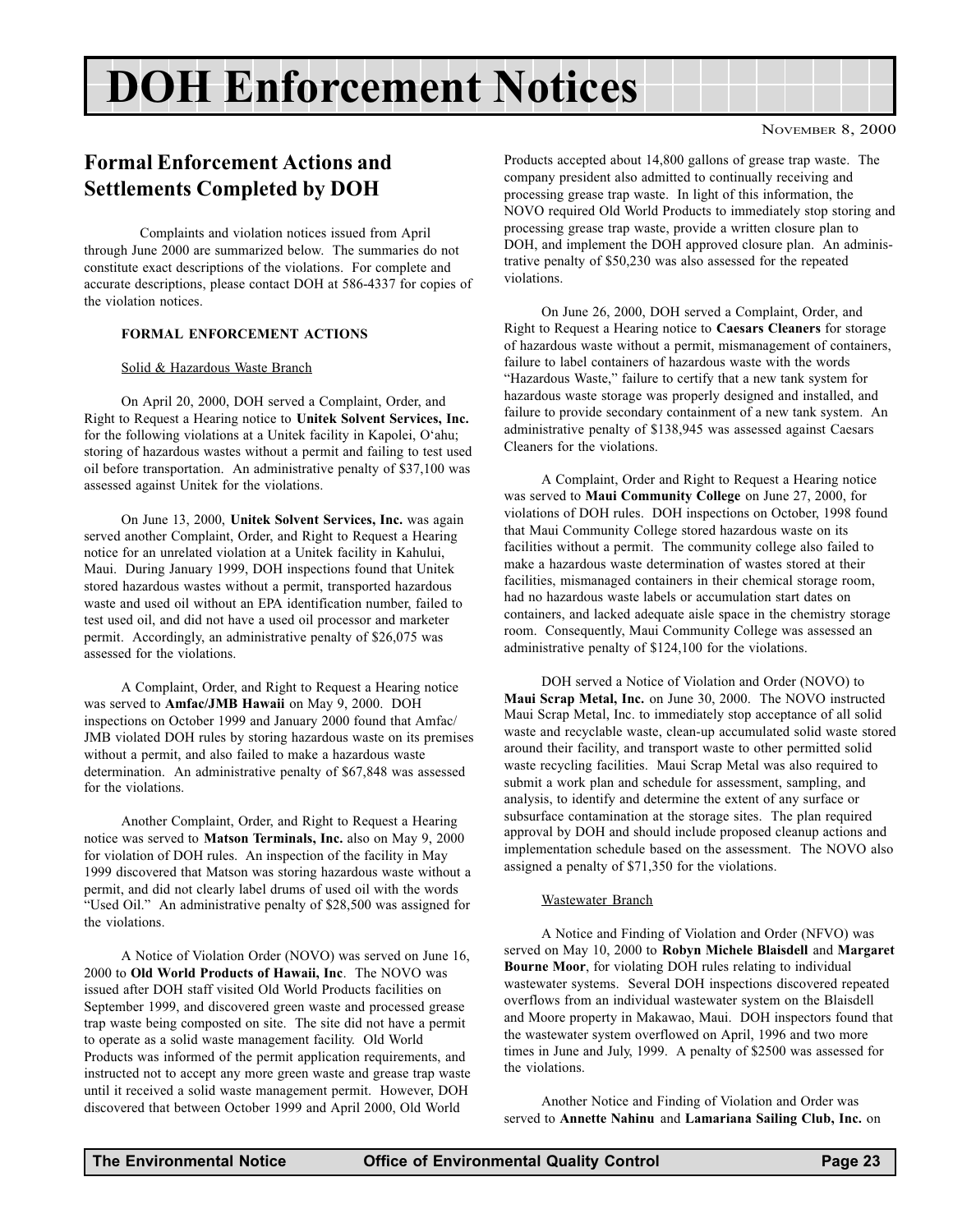# <span id="page-23-0"></span>DOH Enforcement Notices

#### NOVEMBER 8, 2000

May 11, 2000, for violations relating to individual wastewater systems. DOH inspectors found repeated overflow discharges of gray water and wastewater effluent from Nahinu/Lamariana Sailing Club from June, 1999 to February, 2000. The Order required Annette Nahinu and Lamariana Sailing Club to use the services of a private contractor to pump out the contents of the wastewater holding tank on a daily basis, construct a new, engineer-designed wastewater system onsite within ninety days, submit a written progress report of corrective actions taken to DOH, and meet with DOH officials to determine a monetary penalty to be assessed for the violations.

#### ENFORCEMENT SETTLEMENTS/CONCLUSIONS

#### Clean Air Branch

On April 3, 2000, DOH concluded formal action against Lana'i Company, Inc., when Lana'i Company satisfied the requirements of a DOH notice of violation order and completed payment of an administrative penalty of \$14,200. The notice of violation was issued to Lana'i Company on December 1999 for violations of DOH rules relating to clean air. (See February 8, 2000 issue of The Environmental Notice)

A Consent Order was signed on May 2, 2000 to settle an enforcement case between DOH and Patterson Construction and Trucking Inc. and Interisland Concrete and Rock Inc., regarding a Notice and Finding of Violation and Order (NFVO) served on April 20, 1999. The NFVO was served to Patterson Construction and to Interisland Concrete for installing and operating a secondary rock crusher, three-deck screen tower and diesel engine without obtaining a permit and operating equipment without use of a waterspray system, thus creating fugitive dust. An administrative penalty of \$30,800 was assigned, payable over a twelve month period.

#### Solid and Hazardous Waste Branch

Amfac/JMB Hawaii decided the administrative penalty of \$67,848 within the stipulated time-frame to resolve the Complaint, Order, and Right to Request a Hearing notice it received on May 9, 2000 for violating DOH rules relating to hazardous waste.

A Consent Agreement and Order (CA/O) was signed between DOH and Chem-Met Government Services on April 4, 2000 to settle a Notice of Violation Order. The NOVO was issued to Chem-Met Government Services in December 1999 for violation of DOH rules during operations at its facility at Sand Island Road, Oahu. A penalty of \$3,500 was negotiated down from the original \$4,500 for the violation. (See February 8, 2000 issue of The Environmental Notice)

A Consent Agreement was negotiated and sent to Friends of Malaekahana for signature on June 28, 2000. The consent agreement settled a January 28, 2000 violation of DOH rules when inspectors discovered improper disposal of solid waste by Friends of

Malaekahana. An administrative penalty of \$14,398 was assessed against the Friends of Malaekahana for the violations. However, \$7398 of the penalty would be rescinded at the Director of Health's discretion if supplemental environmental projects to be conducted by Friends of Malaekahana gets the director's approval. Incremental payments for the remaining balance of \$7000 was extended for a period of 360 days.

#### Wastewater Branch

A Consent Agreement was signed on June 2, 2000 to settle an enforcement case between DOH and Kukui, Inc. (Moloka'i), Toko Hawaii Holdings, Inc., and Mosco, Inc., regarding a Notice of Violation and Order served on April 24, 1998. The NOVO was served when DOH found that Kukui, Toko, and Mosco violated rules relating to wastewater management by illegally burying or placing wastewater sludge on the ground for disposal on October 1989, August 1990, May 1991, and November 1991. Kukui, Toko, and Mosco agreed to spend \$200,000 over the next two years for DOHapproved remedial action. They also agreed to pay \$130,000 for the violations. Finally, repairs, refurbishments and improvements to the facilities and operations were required to be completed by October 15, 2000.

A Consent Agreement was signed on May 4, 2000 by Kenneth J. and Florence W. Orton, and DOH to settle a Notice and Finding of Violation and Order (NOVO) served on February 8, 2000. The NOVO was served for unauthorized use of an individual wastewater system at the Orton property in La'ie, O'ahu. The system was constructed less than 50 feet from the ocean and spilled effluent in March and April 1999. The agreement required the Ortons to take remedial actions by relocating their wastewater system. The Ortons were also required to pay a penalty of \$24,000 over a period of six months.

#### Safe Drinking Water Branch

On April 3, 2000, the Hawai'i County Department of Water Supply - South Kohala System, and Water Commission of the County of Hawai'i, completed upgrading the Waimea Water Treatment Plant to satisfy a November 1995 negotiated settlement with DOH. The upgrade of the water treatment plant took a long time to complete because the new facility had to go through an extended permit review process, bidding, contract award, and construction. The upgrade was in response to a violation notice issued in August, 1993 for violations of DOH's rules relating to potable water systems.